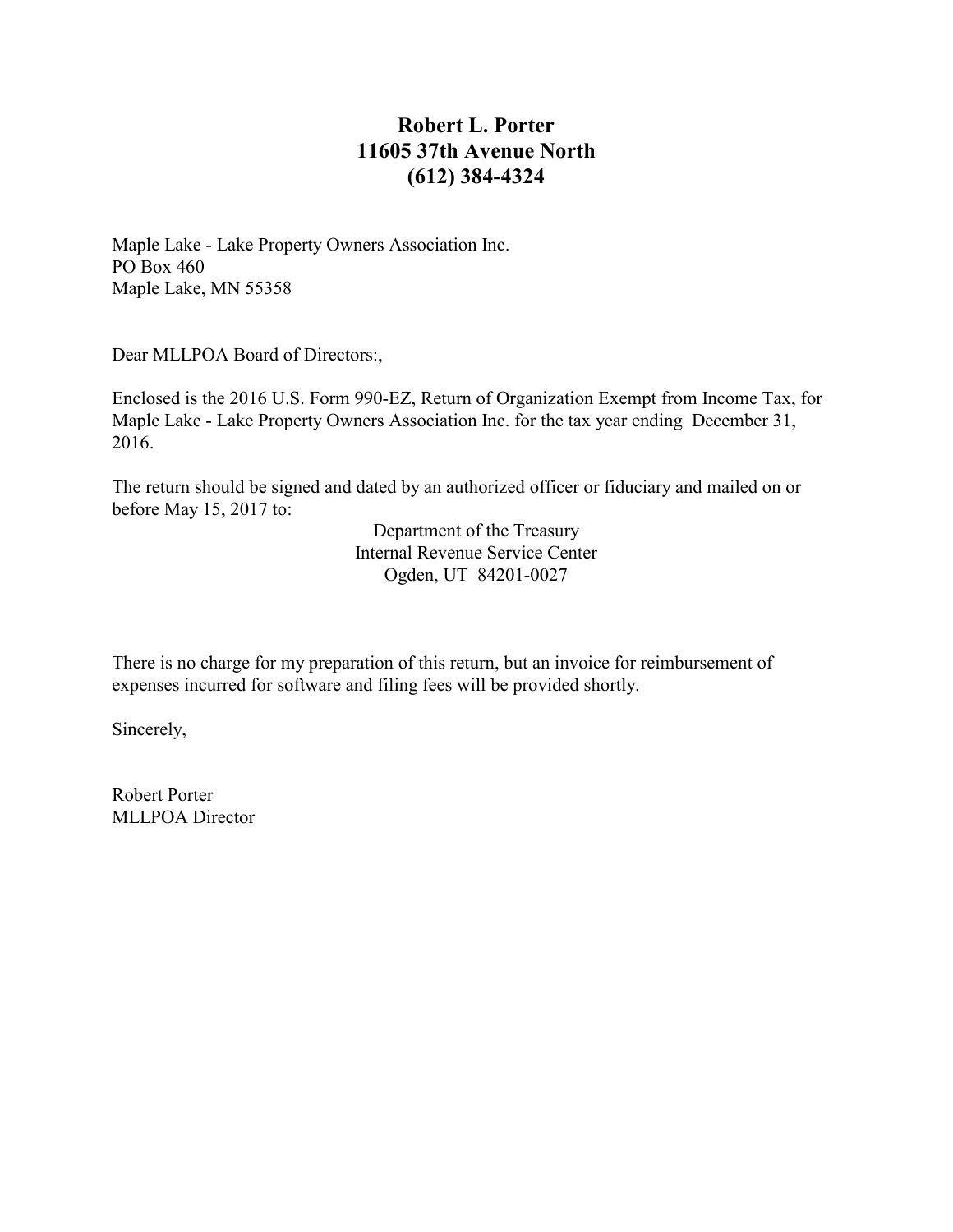|                                        |                |                                                        | <b>Short Form</b><br><b>Return of Organization Exempt From Income Tax</b>                                                                                                                                                              |                    |                        |              | OMB No. 1545-1150                                               |
|----------------------------------------|----------------|--------------------------------------------------------|----------------------------------------------------------------------------------------------------------------------------------------------------------------------------------------------------------------------------------------|--------------------|------------------------|--------------|-----------------------------------------------------------------|
|                                        |                | Form $990$ -EZ                                         | Under section 501(c), 527, or 4947(a)(1) of the Internal Revenue Code<br>(except private foundations)                                                                                                                                  |                    |                        |              | 2016                                                            |
|                                        |                |                                                        | ► Do not enter social security numbers on this form as it may be made public.                                                                                                                                                          |                    |                        |              |                                                                 |
|                                        |                | Department of the Treasury<br>Internal Revenue Service | Information about Form 990-EZ and its instructions is at www.irs.gov/form990.                                                                                                                                                          |                    |                        |              | <b>Open to Public</b><br>Inspection                             |
| A                                      |                |                                                        | For the 2016 calendar year, or tax year beginning<br>, 2016, and ending                                                                                                                                                                |                    |                        |              |                                                                 |
| в                                      |                | Check if applicable:<br>Address change                 | C Name of organization                                                                                                                                                                                                                 |                    | D                      |              | <b>Employer identification number</b>                           |
|                                        |                | Name change                                            | Maple Lake - Lake Property Owners Association Inc.                                                                                                                                                                                     |                    |                        |              | 41-1463171                                                      |
|                                        | Initial return |                                                        | Number and street (or P.O. box. if mail is not delivered to street address)<br>Room/suite                                                                                                                                              |                    | Telephone number<br>E. |              |                                                                 |
|                                        |                | Final return/terminated                                | PO Box 460                                                                                                                                                                                                                             |                    |                        |              | (612) 384-4324                                                  |
|                                        |                | Amended return                                         | City or town, state or province, country, and ZIP or foreign postal code                                                                                                                                                               |                    |                        |              | <b>F</b> Group Exemption                                        |
|                                        |                | Application pending                                    | 55358<br>Maple Lake<br>MN                                                                                                                                                                                                              |                    |                        |              | Number                                                          |
| G                                      |                | <b>Accounting Method:</b>                              | Accrual Other (specify) $\blacktriangleright$<br>$\overline{X}$ Cash                                                                                                                                                                   |                    |                        |              | H Check $\blacktriangleright$  X   if the organization is not   |
|                                        |                | Website: $\blacktriangleright$                         | maplelakepropertyowners.com                                                                                                                                                                                                            |                    |                        |              | required to attach Schedule B<br>(Form 990, 990-EZ, or 990-PF). |
|                                        |                |                                                        | Tax-exempt status (check only one) $ \boxed{X}$ 501(c)(3)<br>527<br>$501(c)$ (<br>4947(a)(1) or<br>$\triangleleft$ (insert no.)                                                                                                        |                    |                        |              |                                                                 |
| ĸ.                                     |                | Form of organization:                                  | $X$ Corporation<br>Trust<br>Association<br>Other                                                                                                                                                                                       |                    |                        |              |                                                                 |
|                                        |                |                                                        | Add lines 5b, 6c, and 7b to line 9 to determine gross receipts. If gross receipts are \$200,000 or more, or if total                                                                                                                   |                    |                        |              |                                                                 |
|                                        |                |                                                        |                                                                                                                                                                                                                                        |                    |                        |              | 30,087.                                                         |
|                                        | <b>Part I</b>  |                                                        | Revenue, Expenses, and Changes in Net Assets or Fund Balances (see the instructions for Part I)                                                                                                                                        |                    |                        |              | $\mathbf{x}$                                                    |
|                                        | 1.             |                                                        |                                                                                                                                                                                                                                        |                    |                        | 1            | 339.                                                            |
|                                        | $\mathbf{2}$   |                                                        |                                                                                                                                                                                                                                        |                    |                        | $\mathbf{2}$ | 5,000.                                                          |
|                                        | 3              |                                                        |                                                                                                                                                                                                                                        |                    |                        | 3            | 4,803.                                                          |
|                                        | 4              | Investment income                                      |                                                                                                                                                                                                                                        |                    |                        | 4            | 25.                                                             |
|                                        |                |                                                        | <b>5a</b> Gross amount from sale of assets other than inventory<br>5а                                                                                                                                                                  |                    |                        |              |                                                                 |
|                                        |                |                                                        | 5 <sub>b</sub>                                                                                                                                                                                                                         |                    |                        |              |                                                                 |
|                                        | 6              |                                                        | c Gain or (loss) from sale of assets other than inventory (Subtract line 5b from line 5a). $\dots$<br>Gaming and fundraising events                                                                                                    |                    |                        | 5с           |                                                                 |
|                                        |                |                                                        | <b>a</b> Gross income from gaming (attach Schedule G if greater than \$15,000)<br>6al                                                                                                                                                  |                    |                        |              |                                                                 |
|                                        |                |                                                        | <b>b</b> Gross income from fundraising events (not including<br>Ş<br>of contributions<br>339.                                                                                                                                          |                    |                        |              |                                                                 |
| アコンドロス                                 |                |                                                        | from fundraising events reported on line 1) (attach Schedule G if the sum<br>of such gross income and contributions exceeds \$15,000)<br>6 <sub>b</sub>                                                                                |                    |                        |              |                                                                 |
|                                        |                |                                                        | c Less: direct expenses from gaming and fundraising events $\ldots$ ,<br>6 c                                                                                                                                                           | 19,920.<br>19,438. |                        |              |                                                                 |
|                                        |                |                                                        |                                                                                                                                                                                                                                        |                    |                        |              |                                                                 |
|                                        |                |                                                        | d Net income or (loss) from gaming and fundraising events (add lines 6a and<br>6b and subtract line $6c$ $\ldots$ $\ldots$ $\ldots$ $\ldots$ $\ldots$ $\ldots$ $\ldots$<br>7a Gross sales of inventory, less returns and allowances 7a |                    |                        | 6 d          | 482.                                                            |
|                                        |                |                                                        | <b>b</b> Less: cost of goods sold $\ldots \ldots \ldots \ldots \ldots \ldots \ldots \ldots \ldots \ldots \ldots$<br>7 b                                                                                                                |                    |                        |              |                                                                 |
|                                        |                |                                                        |                                                                                                                                                                                                                                        |                    |                        | 7с           |                                                                 |
|                                        | 8              |                                                        |                                                                                                                                                                                                                                        |                    |                        | 8            |                                                                 |
|                                        | 9              |                                                        |                                                                                                                                                                                                                                        |                    |                        | 9            | 10,649.                                                         |
|                                        | 10             |                                                        |                                                                                                                                                                                                                                        |                    | 10                     |              |                                                                 |
|                                        | 11             |                                                        | Benefits paid to or for members enters and the context of the context of the context of the context of the context of the context of the context of the context of the context of the context of the context of the context of         |                    | 11                     |              |                                                                 |
|                                        | 12             |                                                        |                                                                                                                                                                                                                                        |                    | 12                     |              |                                                                 |
|                                        | 13             |                                                        | Professional fees and other payments to independent contractors with the state of the state of the state of the                                                                                                                        |                    | 13                     |              |                                                                 |
| <b>000200XE</b>                        | 14             |                                                        |                                                                                                                                                                                                                                        |                    | 14                     |              |                                                                 |
|                                        | 15             |                                                        |                                                                                                                                                                                                                                        |                    | 15                     |              |                                                                 |
|                                        | 16             |                                                        |                                                                                                                                                                                                                                        |                    |                        |              | 4,517.                                                          |
|                                        | 17             |                                                        |                                                                                                                                                                                                                                        |                    | 17                     |              | 4,517.                                                          |
|                                        | 18             |                                                        |                                                                                                                                                                                                                                        |                    | 18                     |              | 6,132.                                                          |
| A<br>N <sub>ES</sub><br>T <sub>T</sub> | 19             |                                                        | Net assets or fund balances at beginning of year (from line 27, column (A)) (must agree with end-of-year                                                                                                                               |                    |                        |              |                                                                 |
|                                        |                |                                                        | Other changes in net assets or fund balances (explain in Schedule O) See L-20 Stmt                                                                                                                                                     |                    | 19                     |              | <u>58,330.</u>                                                  |
| s                                      | 20<br>21       |                                                        |                                                                                                                                                                                                                                        |                    | 20<br>21               |              | $-28,017.$                                                      |
|                                        |                |                                                        | BAA For Paperwork Reduction Act Notice, see the separate instructions.                                                                                                                                                                 |                    |                        |              | 36,445.<br>Form 990-EZ (2016)                                   |

TEEA0812 12/22/16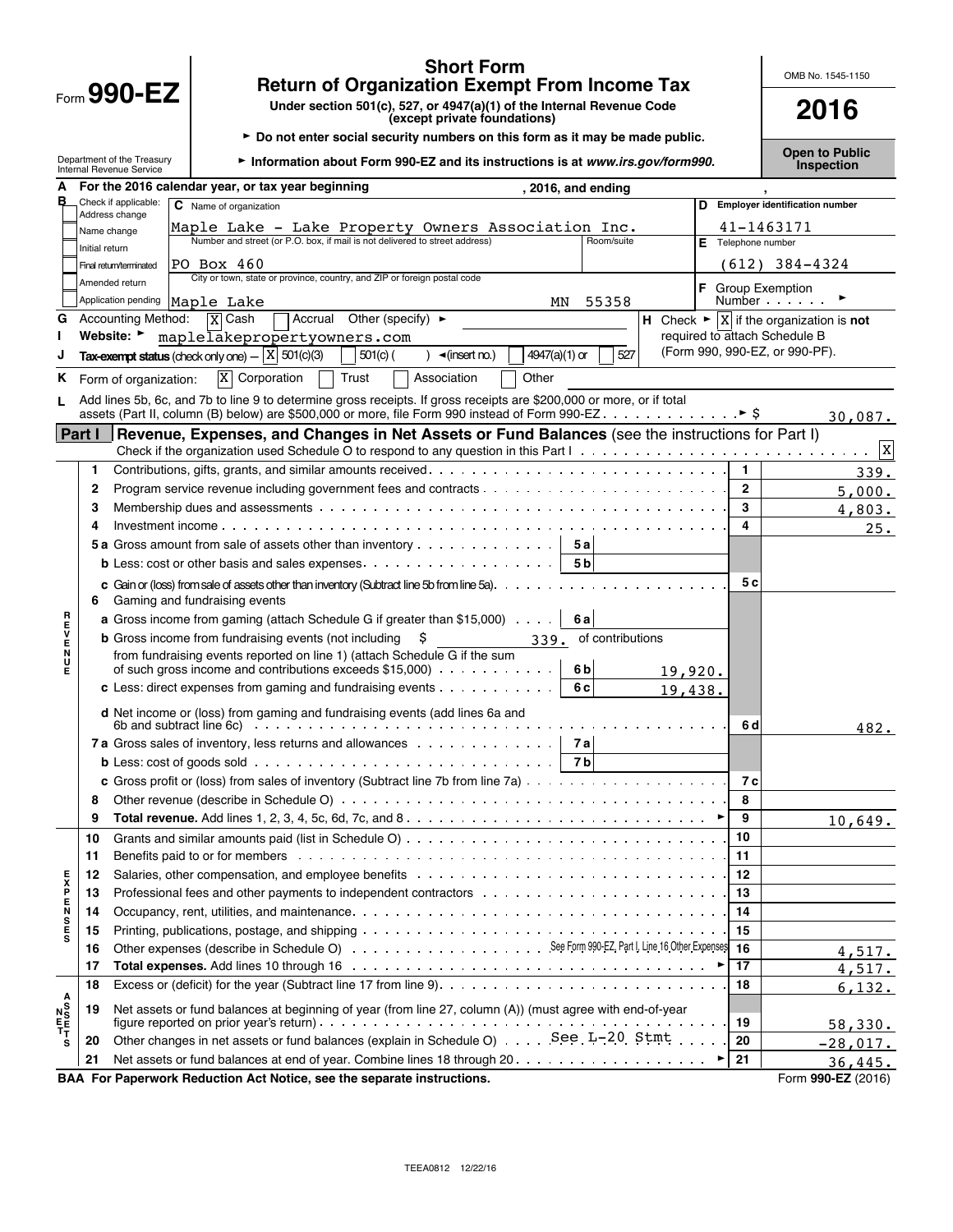|          | Form 990-EZ (2016) Maple Lake - Lake Property Owners Association Inc.                                                                                                                                                                |                                                                                                                                                                                                                               |                                                      |                                                          | 41-1463171       |                    | Page 2                                              |
|----------|--------------------------------------------------------------------------------------------------------------------------------------------------------------------------------------------------------------------------------------|-------------------------------------------------------------------------------------------------------------------------------------------------------------------------------------------------------------------------------|------------------------------------------------------|----------------------------------------------------------|------------------|--------------------|-----------------------------------------------------|
|          | <b>Part II   Balance Sheets</b> (see the instructions for Part II)                                                                                                                                                                   |                                                                                                                                                                                                                               |                                                      |                                                          |                  |                    |                                                     |
|          |                                                                                                                                                                                                                                      |                                                                                                                                                                                                                               |                                                      | (A) Beginning of year                                    |                  |                    | (B) End of year                                     |
| 22       |                                                                                                                                                                                                                                      |                                                                                                                                                                                                                               |                                                      | 58,330.                                                  |                  | 22                 | 36,445.                                             |
| 23       |                                                                                                                                                                                                                                      |                                                                                                                                                                                                                               |                                                      |                                                          | $\mathbf 0$ .    | 23                 |                                                     |
| 24       |                                                                                                                                                                                                                                      |                                                                                                                                                                                                                               |                                                      |                                                          |                  | 24                 | 0.                                                  |
| 25       |                                                                                                                                                                                                                                      |                                                                                                                                                                                                                               |                                                      |                                                          | $\overline{0}$ . |                    | 0.                                                  |
|          |                                                                                                                                                                                                                                      |                                                                                                                                                                                                                               |                                                      | 58,330.                                                  |                  | 25                 | 36,445.                                             |
| 26       | <b>Total liabilities</b> (describe in Schedule O)                                                                                                                                                                                    |                                                                                                                                                                                                                               |                                                      |                                                          | 0.               | 26                 | 0.                                                  |
| 27       | Net assets or fund balances (line 27 of column (B) must agree with line 21)                                                                                                                                                          |                                                                                                                                                                                                                               |                                                      | 58,330.                                                  |                  | 27                 | 36.445.                                             |
| Part III | Statement of Program Service Accomplishments (see the instructions for Part III)                                                                                                                                                     |                                                                                                                                                                                                                               |                                                      |                                                          |                  |                    | <b>Expenses</b>                                     |
|          | Check if the organization used Schedule O to respond to any question in this Part III.                                                                                                                                               |                                                                                                                                                                                                                               |                                                      |                                                          |                  |                    | (Required for section 501                           |
|          | What is the organization's primary exempt purpose? See Organization's Primary Exempt Purpose                                                                                                                                         |                                                                                                                                                                                                                               |                                                      |                                                          |                  |                    | $(c)(3)$ and $501(c)(4)$<br>organizations; optional |
|          | Describe the organization's program service accomplishments for each of its three largest program services, as<br>measured by expenses. In a clear and concise manner, describe the services provided, the number of persons<br>bene |                                                                                                                                                                                                                               |                                                      |                                                          |                  | for others.)       |                                                     |
|          |                                                                                                                                                                                                                                      |                                                                                                                                                                                                                               |                                                      |                                                          |                  |                    |                                                     |
| 28       | Costs spent for application of                                                                                                                                                                                                       |                                                                                                                                                                                                                               |                                                      |                                                          |                  |                    |                                                     |
|          | herbicide to eradicate invasive aquatic plants                                                                                                                                                                                       |                                                                                                                                                                                                                               |                                                      | <u>.</u>                                                 |                  |                    |                                                     |
|          | overtaking Maple Lake. 90% effective where applied. ________                                                                                                                                                                         |                                                                                                                                                                                                                               |                                                      |                                                          |                  |                    |                                                     |
|          | Grants \$                                                                                                                                                                                                                            | $\overline{5,000}$ . If this amount includes foreign grants, check here $\overline{1,1}$ , $\overline{1,1}$ , $\overline{1,1}$                                                                                                |                                                      |                                                          |                  | 28a                | 27,567.                                             |
| 29       |                                                                                                                                                                                                                                      |                                                                                                                                                                                                                               |                                                      |                                                          |                  |                    |                                                     |
|          |                                                                                                                                                                                                                                      |                                                                                                                                                                                                                               |                                                      |                                                          |                  |                    |                                                     |
|          |                                                                                                                                                                                                                                      |                                                                                                                                                                                                                               |                                                      |                                                          |                  |                    |                                                     |
|          | (Grants \$                                                                                                                                                                                                                           | $\overline{0}$ .) If this amount includes foreign grants, check here                                                                                                                                                          |                                                      |                                                          |                  | 29a                | 450.                                                |
| 30       |                                                                                                                                                                                                                                      |                                                                                                                                                                                                                               |                                                      |                                                          |                  |                    |                                                     |
|          |                                                                                                                                                                                                                                      |                                                                                                                                                                                                                               |                                                      |                                                          |                  |                    |                                                     |
|          |                                                                                                                                                                                                                                      |                                                                                                                                                                                                                               |                                                      |                                                          |                  |                    |                                                     |
|          | (Grants S                                                                                                                                                                                                                            | $\overline{0}$ . If this amount includes foreign grants, check here                                                                                                                                                           |                                                      |                                                          |                  | 30a                |                                                     |
|          |                                                                                                                                                                                                                                      |                                                                                                                                                                                                                               |                                                      |                                                          |                  |                    |                                                     |
|          | (Grants \$                                                                                                                                                                                                                           | ) If this amount includes foreign grants, check here (a) and a set of the best of the best of the best of the best of the best of the best of the best of the best of the best of the best of the best of the best of the bes |                                                      |                                                          |                  | 31a                |                                                     |
| 32       |                                                                                                                                                                                                                                      |                                                                                                                                                                                                                               |                                                      |                                                          |                  | 32                 | 28,017.                                             |
| Part IV  | List of Officers, Directors, Trustees, and Key Employees (list each one even if not compensated - see the instructions for Part IV)                                                                                                  |                                                                                                                                                                                                                               |                                                      |                                                          |                  |                    |                                                     |
|          |                                                                                                                                                                                                                                      |                                                                                                                                                                                                                               |                                                      |                                                          |                  |                    |                                                     |
|          |                                                                                                                                                                                                                                      |                                                                                                                                                                                                                               |                                                      | (d) Health benefits,                                     |                  |                    |                                                     |
|          | (a) Name and title                                                                                                                                                                                                                   | (b) Average hours per<br>week devoted to                                                                                                                                                                                      | (c) Reportable compensation<br>(Forms W-2/1099-MISC) | contributions to employee<br>benefit plans, and deferred |                  |                    | (e) Estimated amount of<br>other compensation       |
|          |                                                                                                                                                                                                                                      | position                                                                                                                                                                                                                      | (if not paid, enter -0-)                             | compensation                                             |                  |                    |                                                     |
|          | <u>Raiche, Michael</u>                                                                                                                                                                                                               |                                                                                                                                                                                                                               |                                                      |                                                          |                  |                    |                                                     |
|          | President                                                                                                                                                                                                                            | 1.00                                                                                                                                                                                                                          |                                                      | о.                                                       |                  | 0.                 | 0.                                                  |
|          | Graham, Tony                                                                                                                                                                                                                         |                                                                                                                                                                                                                               |                                                      |                                                          |                  |                    |                                                     |
|          | Vice President                                                                                                                                                                                                                       | 1.00                                                                                                                                                                                                                          |                                                      | 0.                                                       |                  | 0.                 | 0.                                                  |
|          | Julie Hudek                                                                                                                                                                                                                          |                                                                                                                                                                                                                               |                                                      |                                                          |                  |                    |                                                     |
|          | Treasurer                                                                                                                                                                                                                            | 0.50                                                                                                                                                                                                                          |                                                      | 0.                                                       |                  | 0.                 | 0.                                                  |
|          | <u>Jamie Jo Heying</u>                                                                                                                                                                                                               |                                                                                                                                                                                                                               |                                                      |                                                          |                  |                    |                                                     |
|          | Secretary                                                                                                                                                                                                                            | 0.50                                                                                                                                                                                                                          |                                                      | 0.                                                       |                  | 0.                 | 0.                                                  |
|          | Thomes, Greg                                                                                                                                                                                                                         |                                                                                                                                                                                                                               |                                                      |                                                          |                  |                    |                                                     |
|          | Director                                                                                                                                                                                                                             | 0.00                                                                                                                                                                                                                          |                                                      | $0$ .                                                    |                  | 0.                 | 0.                                                  |
|          | Pribyl, Rob                                                                                                                                                                                                                          |                                                                                                                                                                                                                               |                                                      |                                                          |                  |                    |                                                     |
|          | Director                                                                                                                                                                                                                             | 0.00                                                                                                                                                                                                                          |                                                      | 0.                                                       |                  | 0.                 | 0.                                                  |
|          | Jenniges, John                                                                                                                                                                                                                       |                                                                                                                                                                                                                               |                                                      |                                                          |                  |                    |                                                     |
|          | Director                                                                                                                                                                                                                             | 0.00                                                                                                                                                                                                                          |                                                      | 0.                                                       |                  | 0.                 | $0$ .                                               |
|          | Thomes, Betty                                                                                                                                                                                                                        |                                                                                                                                                                                                                               |                                                      |                                                          |                  |                    |                                                     |
|          | Director                                                                                                                                                                                                                             | 0.00                                                                                                                                                                                                                          |                                                      | 0.                                                       |                  | 0.                 | 0.                                                  |
|          |                                                                                                                                                                                                                                      |                                                                                                                                                                                                                               |                                                      |                                                          |                  |                    |                                                     |
|          | Forte, Curt                                                                                                                                                                                                                          |                                                                                                                                                                                                                               |                                                      |                                                          |                  |                    |                                                     |
|          | Director                                                                                                                                                                                                                             | 0.00                                                                                                                                                                                                                          |                                                      | 0.                                                       |                  | 0.                 | 0.                                                  |
|          | Sifferle, Jay                                                                                                                                                                                                                        |                                                                                                                                                                                                                               |                                                      |                                                          |                  |                    |                                                     |
|          | Director                                                                                                                                                                                                                             | 0.00                                                                                                                                                                                                                          |                                                      | 0.                                                       |                  | 0.                 | 0.                                                  |
|          | Porter, Robert                                                                                                                                                                                                                       |                                                                                                                                                                                                                               |                                                      |                                                          |                  |                    |                                                     |
|          | Director                                                                                                                                                                                                                             | 0.00                                                                                                                                                                                                                          |                                                      | $0$ .                                                    |                  | $\boldsymbol{0}$ . | 0.                                                  |
|          | Smith, Mary                                                                                                                                                                                                                          |                                                                                                                                                                                                                               |                                                      |                                                          |                  |                    |                                                     |
|          | Director                                                                                                                                                                                                                             | 0.00                                                                                                                                                                                                                          |                                                      | 0.                                                       |                  | 0.                 | $0$ .                                               |
|          | Carlson, Gary                                                                                                                                                                                                                        |                                                                                                                                                                                                                               |                                                      |                                                          |                  |                    |                                                     |
|          |                                                                                                                                                                                                                                      |                                                                                                                                                                                                                               |                                                      |                                                          |                  |                    |                                                     |
|          | Director                                                                                                                                                                                                                             | 0.00                                                                                                                                                                                                                          |                                                      | 0.                                                       |                  | 0.                 | 0.                                                  |
|          | See List of Officers, Directors, Trustees, & Key Employees Stmt                                                                                                                                                                      |                                                                                                                                                                                                                               |                                                      |                                                          |                  |                    |                                                     |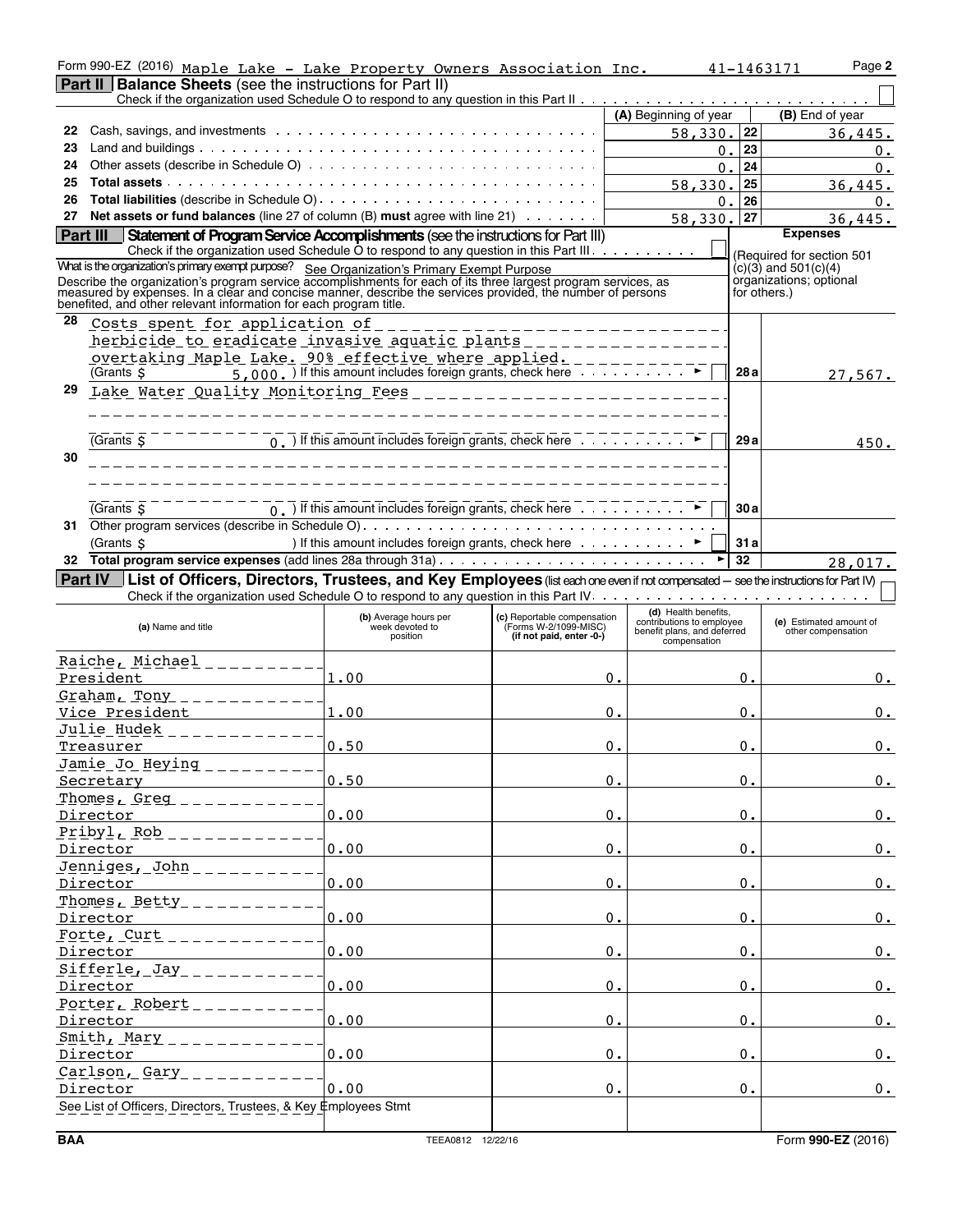|     | Form 990-EZ (2016) Maple Lake - Lake Property Owners Association Inc.<br>41-1463171                                                                                                                                                                                                                                                                      |                 |            | Page 3   |
|-----|----------------------------------------------------------------------------------------------------------------------------------------------------------------------------------------------------------------------------------------------------------------------------------------------------------------------------------------------------------|-----------------|------------|----------|
|     | <b>Part V Other Information</b> (Note the Schedule A and personal benefit contract statement requirements in<br>the instructions for Part V) Check if the organization used Schedule O to respond to any question in this Part V                                                                                                                         |                 |            |          |
|     |                                                                                                                                                                                                                                                                                                                                                          |                 | <b>Yes</b> | No       |
| 33. | Did the organization engage in any significant activity not previously reported to the IRS?<br>If 'Yes,' provide a detailed description of each activity in Schedule $0, \ldots, \ldots, \ldots$                                                                                                                                                         | 33              |            | X        |
|     | 34 Were any significant changes made to the organizing or governing documents? If 'Yes,' attach a conformed copy of the amended documents if they reflect                                                                                                                                                                                                |                 |            |          |
|     |                                                                                                                                                                                                                                                                                                                                                          | 34              |            | X        |
|     | 35 a Did the organization have unrelated business gross income of \$1,000 or more during the year from business activities                                                                                                                                                                                                                               | 35 a            |            |          |
|     | <b>b</b> If 'Yes,' to line 35a, has the organization filed a Form 990-T for the year? If 'No,' provide an explanation in Schedule $O \ldots$ .                                                                                                                                                                                                           | 35 <sub>b</sub> |            | X        |
|     | c Was the organization a section $501(c)(4)$ , $501(c)(5)$ , or $501(c)(6)$ organization subject to section 6033(e) notice,                                                                                                                                                                                                                              |                 |            |          |
|     | reporting, and proxy tax requirements during the year? If 'Yes,' complete Schedule C, Part III                                                                                                                                                                                                                                                           | 35 c            |            | X        |
| 36  | Did the organization undergo a liquidation, dissolution, termination, or significant                                                                                                                                                                                                                                                                     | 36              |            | X        |
|     | 37 a Enter amount of political expenditures, direct or indirect, as described in the instructions $\ldots$ $\blacktriangleright$ 37 a<br>0.                                                                                                                                                                                                              |                 |            |          |
|     |                                                                                                                                                                                                                                                                                                                                                          | 37 b            |            | X        |
|     | 38 a Did the organization borrow from, or make any loans to, any officer, director, trustee, or key employee or were                                                                                                                                                                                                                                     |                 |            |          |
|     | any such loans made in a prior year and still outstanding at the end of the tax year covered by this return?<br><b>b</b> If 'Yes.' complete Schedule L. Part II and enter the total                                                                                                                                                                      | 38 a            |            | X        |
|     | amount involved entertainment and the set of the set of the set of the set of the set of the set of the set of<br>de la caractería de la caractería de la caractería de la caractería de la caractería de la caractería de la caractería de la caractería de la caractería de la caractería de la caractería de la caractería de la caractería d<br>38 b |                 |            |          |
|     | 39 Section 501(c)(7) organizations. Enter:                                                                                                                                                                                                                                                                                                               |                 |            |          |
|     | 39 a                                                                                                                                                                                                                                                                                                                                                     |                 |            |          |
|     | <b>b</b> Gross receipts, included on line 9, for public use of club facilities<br>39 <sub>b</sub>                                                                                                                                                                                                                                                        |                 |            |          |
|     | 40 a Section 501(c)(3) organizations. Enter amount of tax imposed on the organization during the year under:                                                                                                                                                                                                                                             |                 |            |          |
|     | section 4911 ▶<br>; section 4912<br>; section 4955<br><b>b</b> Section 501(c)(3), 501(c)(4), and 501(c)(29) organizations. Did the organization engage in any section $\overline{4958}$ excess                                                                                                                                                           |                 |            |          |
|     | benefit transaction during the year, or did it engage in an excess benefit transaction in a prior year that has not been                                                                                                                                                                                                                                 |                 |            |          |
|     |                                                                                                                                                                                                                                                                                                                                                          | 40 b            |            | X        |
|     | c Section 501(c)(3), 501(c)(4), and 501(c)(29) organizations. Enter amount of tax imposed on organization<br>managers or disqualified persons during the year under sections 4912, 4955, and 4958.                                                                                                                                                       |                 |            |          |
|     | <b>d</b> Section 501(c)(3), 501(c)(4), and 501(c)(29) organizations. Enter amount of tax on line 40c reimbursed                                                                                                                                                                                                                                          |                 |            |          |
|     |                                                                                                                                                                                                                                                                                                                                                          |                 |            |          |
|     | e All organizations. At any time during the tax year, was the organization a party to a prohibited tax                                                                                                                                                                                                                                                   | 40 e            |            | X        |
| 41  | List the states with which a copy of this return is filed $\blacktriangleright$                                                                                                                                                                                                                                                                          |                 |            |          |
|     |                                                                                                                                                                                                                                                                                                                                                          |                 |            |          |
|     |                                                                                                                                                                                                                                                                                                                                                          |                 |            |          |
|     | 42 a The organization's<br>books are in care of $\blacktriangleright$                                                                                                                                                                                                                                                                                    |                 |            |          |
|     | Robert Porter<br>Telephone no. $\triangleright$ (612) 384-4324<br>Located at $\blacktriangleright$ PO Box 460<br>$ZIP + 4$ 55358<br>Maple Lake<br>MN                                                                                                                                                                                                     |                 |            |          |
|     | b At any time during the calendar year, did the organization have an interest in or a signature or other authority over a                                                                                                                                                                                                                                |                 | Yes        | No       |
|     | financial account in a foreign country (such as a bank account, securities account, or other financial account)?                                                                                                                                                                                                                                         | 42 b            |            | X        |
|     | If 'Yes,' enter the name of the foreign country:                                                                                                                                                                                                                                                                                                         |                 |            |          |
|     |                                                                                                                                                                                                                                                                                                                                                          |                 |            |          |
|     |                                                                                                                                                                                                                                                                                                                                                          |                 |            |          |
|     |                                                                                                                                                                                                                                                                                                                                                          |                 |            |          |
|     | See the instructions for exceptions and filing requirements for FinCEN Form 114, Report of Foreign Bank and Financial Accounts (FBAR).                                                                                                                                                                                                                   |                 |            | X        |
|     | c At any time during the calendar year, did the organization maintain an office outside the United States?.<br>If 'Yes,' enter the name of the foreign country:                                                                                                                                                                                          | 42 c            |            |          |
|     | <u> 1989 - Johann Stein, fransk politik (f. 1989)</u>                                                                                                                                                                                                                                                                                                    |                 |            |          |
|     |                                                                                                                                                                                                                                                                                                                                                          |                 |            |          |
|     |                                                                                                                                                                                                                                                                                                                                                          |                 |            |          |
| 43  | Section 4947(a)(1) nonexempt charitable trusts filing Form 990-EZ in lieu of Form 1041 – Check here $\dots \dots \dots \dots \dots$                                                                                                                                                                                                                      |                 |            |          |
|     | and enter the amount of tax-exempt interest received or accrued during the tax year $\dots \dots \dots \dots \dots$                                                                                                                                                                                                                                      |                 |            |          |
|     |                                                                                                                                                                                                                                                                                                                                                          |                 | Yes        | No       |
|     | 44 a Did the organization maintain any donor advised funds during the year? If 'Yes,' Form 990 must be completed instead<br>of Form 990-EZ<br>experiences in the state of the state of Form 990-EZ                                                                                                                                                       | 44 a            |            | X        |
|     |                                                                                                                                                                                                                                                                                                                                                          |                 |            |          |
|     |                                                                                                                                                                                                                                                                                                                                                          | 44 b            |            | X        |
|     | c Did the organization receive any payments for indoor tanning services during the year?                                                                                                                                                                                                                                                                 | 44 c            |            | <b>Y</b> |

|                                                                                                                                                                                                                                        | – –  |  |  |  |
|----------------------------------------------------------------------------------------------------------------------------------------------------------------------------------------------------------------------------------------|------|--|--|--|
| d If 'Yes' to line 44c, has the organization filed a Form 720 to report these payments?                                                                                                                                                |      |  |  |  |
|                                                                                                                                                                                                                                        | 44 d |  |  |  |
|                                                                                                                                                                                                                                        | 45 a |  |  |  |
|                                                                                                                                                                                                                                        |      |  |  |  |
| <b>b</b> Did the organization receive any payment from or engage in any transaction with a controlled entity within the meaning of section 512(b)(13)? If 'Yes,'<br>Form 990 and Schedule R may need to be completed instead of Form 9 | 45 b |  |  |  |
| TEEA0812 12/22/16                                                                                                                                                                                                                      |      |  |  |  |
|                                                                                                                                                                                                                                        |      |  |  |  |

X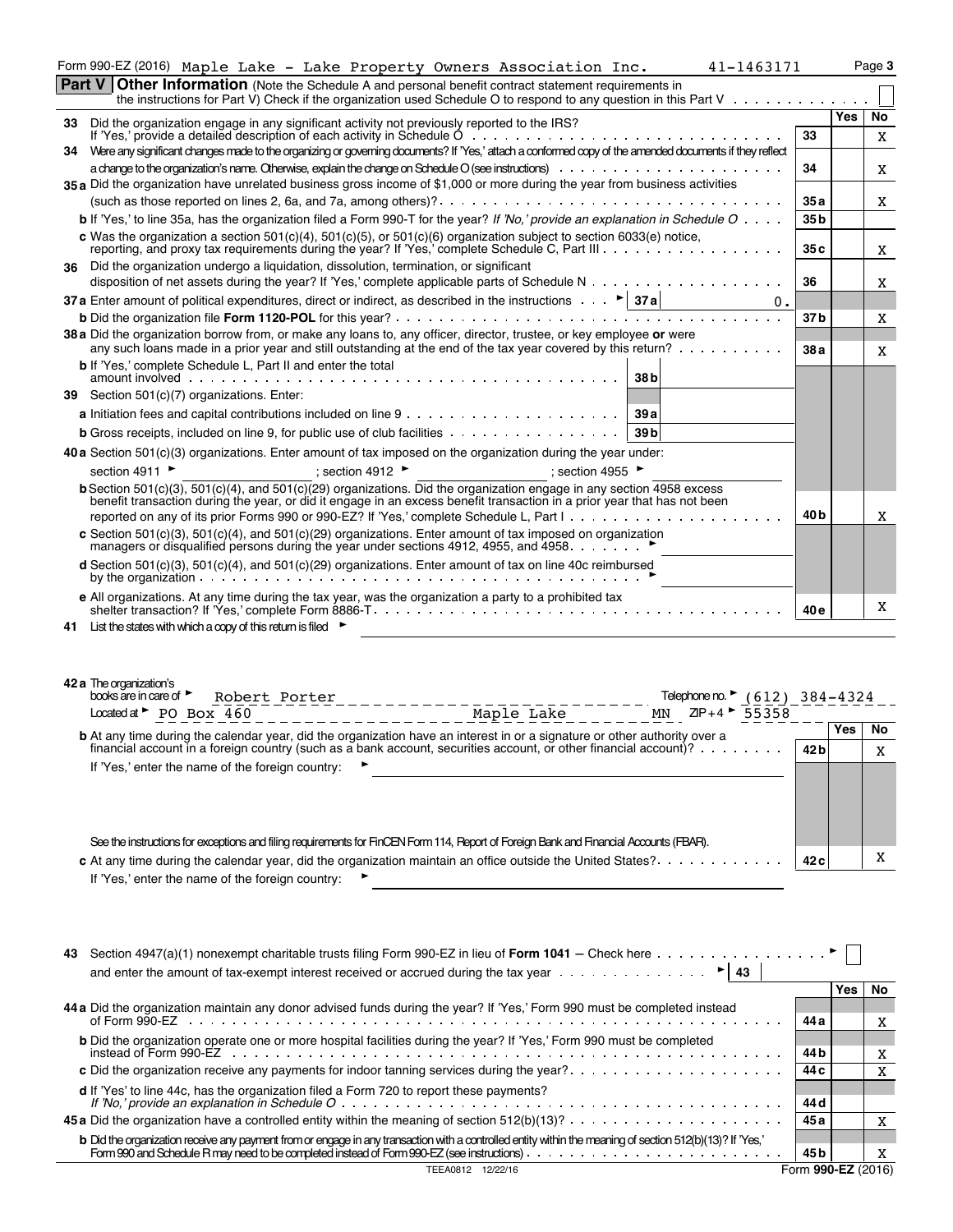|                  | Form 990-EZ (2016) Maple Lake - Lake Property Owners Association Inc.                                                                                                                                                                                                                                                    |                                                      |                                                      | 41-1463171                                                                                       |                                               | Page 4     |           |
|------------------|--------------------------------------------------------------------------------------------------------------------------------------------------------------------------------------------------------------------------------------------------------------------------------------------------------------------------|------------------------------------------------------|------------------------------------------------------|--------------------------------------------------------------------------------------------------|-----------------------------------------------|------------|-----------|
|                  |                                                                                                                                                                                                                                                                                                                          |                                                      |                                                      |                                                                                                  |                                               | <b>Yes</b> | No        |
| 46               | Did the organization engage, directly or indirectly, in political campaign activities on behalf of or in opposition to                                                                                                                                                                                                   |                                                      |                                                      |                                                                                                  | 46                                            |            | X         |
| <b>Part VI</b>   | Section 501(c)(3) organizations only<br>All section 501(c)(3) organizations must answer questions 47-49b and 52, and complete the tables<br>for lines 50 and $51$ .                                                                                                                                                      |                                                      |                                                      |                                                                                                  |                                               |            |           |
|                  |                                                                                                                                                                                                                                                                                                                          |                                                      |                                                      |                                                                                                  |                                               |            |           |
| 47               | Did the organization engage in lobbying activities or have a section 501(h) election in effect during the tax year? If 'Yes,'                                                                                                                                                                                            |                                                      |                                                      |                                                                                                  | 47                                            | Yes        | No<br>Χ   |
| 48               | Is the organization a school as described in section 170(b)(1)(A)(ii)? If 'Yes,' complete Schedule $E \ldots \ldots \ldots \ldots$                                                                                                                                                                                       |                                                      |                                                      |                                                                                                  | 48                                            |            | X         |
|                  |                                                                                                                                                                                                                                                                                                                          |                                                      |                                                      |                                                                                                  | 49 a                                          |            | X         |
| 50               | Complete this table for the organization's five highest compensated employees (other than officers, directors, trustees and key<br>employees) who each received more than \$100,000 of compensation from the organization. If there is none, enter 'None.'                                                               |                                                      |                                                      |                                                                                                  | 49 b                                          |            |           |
|                  | (a) Name and title of each employee                                                                                                                                                                                                                                                                                      | (b) Average hours<br>per week devoted<br>to position | (c) Reportable compensation<br>(Forms W-2/1099-MISC) | (d) Health benefits,<br>contributions to employee<br>benefit plans, and deferred<br>compensation | (e) Estimated amount of<br>other compensation |            |           |
| None             | _______________________                                                                                                                                                                                                                                                                                                  |                                                      |                                                      |                                                                                                  |                                               |            |           |
|                  |                                                                                                                                                                                                                                                                                                                          |                                                      |                                                      |                                                                                                  |                                               |            |           |
|                  |                                                                                                                                                                                                                                                                                                                          |                                                      |                                                      |                                                                                                  |                                               |            |           |
|                  | ________________                                                                                                                                                                                                                                                                                                         |                                                      |                                                      |                                                                                                  |                                               |            |           |
|                  |                                                                                                                                                                                                                                                                                                                          |                                                      |                                                      |                                                                                                  |                                               |            |           |
| 51.              | f Total number of other employees paid over \$100,000. ▶<br>Complete this table for the organization's five highest compensated independent contractors who each received more than \$100,000 of compensation from the organization. If there is none, enter 'None.'                                                     |                                                      |                                                      |                                                                                                  |                                               |            |           |
|                  | (a) Name and business address of each independent contractor                                                                                                                                                                                                                                                             |                                                      |                                                      | (b) Type of service                                                                              | (c) Compensation                              |            |           |
| None             |                                                                                                                                                                                                                                                                                                                          |                                                      |                                                      |                                                                                                  |                                               |            |           |
|                  |                                                                                                                                                                                                                                                                                                                          |                                                      |                                                      |                                                                                                  |                                               |            |           |
|                  |                                                                                                                                                                                                                                                                                                                          |                                                      |                                                      |                                                                                                  |                                               |            |           |
|                  |                                                                                                                                                                                                                                                                                                                          |                                                      |                                                      |                                                                                                  |                                               |            |           |
|                  |                                                                                                                                                                                                                                                                                                                          |                                                      |                                                      |                                                                                                  |                                               |            |           |
| 52               | Did the organization complete Schedule A? Note: All section $501(c)(3)$ organizations must attach a                                                                                                                                                                                                                      |                                                      |                                                      |                                                                                                  | <b>X</b> Yes                                  |            | <b>No</b> |
|                  | Under penalties of perjury, I declare that I have examined this return, including accompanying schedules and statements, and to the best of my knowledge and belief, it is<br>true, correct, and complete. Declaration of preparer (other than officer) is based on all information of which preparer has any knowledge. |                                                      |                                                      |                                                                                                  |                                               |            |           |
|                  |                                                                                                                                                                                                                                                                                                                          |                                                      |                                                      |                                                                                                  |                                               |            |           |
| Sign             | Signature of officer                                                                                                                                                                                                                                                                                                     |                                                      |                                                      | Date                                                                                             |                                               |            |           |
| Here             | Robert L Porter<br>Type or print name and title                                                                                                                                                                                                                                                                          |                                                      |                                                      | Director                                                                                         |                                               |            |           |
|                  | Print/Type preparer's name                                                                                                                                                                                                                                                                                               | Preparer's signature                                 | Date                                                 | if<br>Check<br>self-employed                                                                     | PTIN                                          |            |           |
| Paid<br>Preparer | Firm's name $\blacktriangleright$<br>Robert L. Porter                                                                                                                                                                                                                                                                    |                                                      |                                                      |                                                                                                  |                                               |            |           |
| Use Only         | Firm's address ▶<br>11605 37th Avenue North                                                                                                                                                                                                                                                                              |                                                      |                                                      | Firm's EIN                                                                                       |                                               |            |           |
|                  | Plymouth                                                                                                                                                                                                                                                                                                                 |                                                      | 55441<br>MN                                          | Phone no.                                                                                        |                                               |            |           |
|                  | May the IRS discuss this return with the preparer shown above? See instructions                                                                                                                                                                                                                                          |                                                      |                                                      |                                                                                                  | Yes                                           | No         |           |

| Form 990-EZ (2016) |  |
|--------------------|--|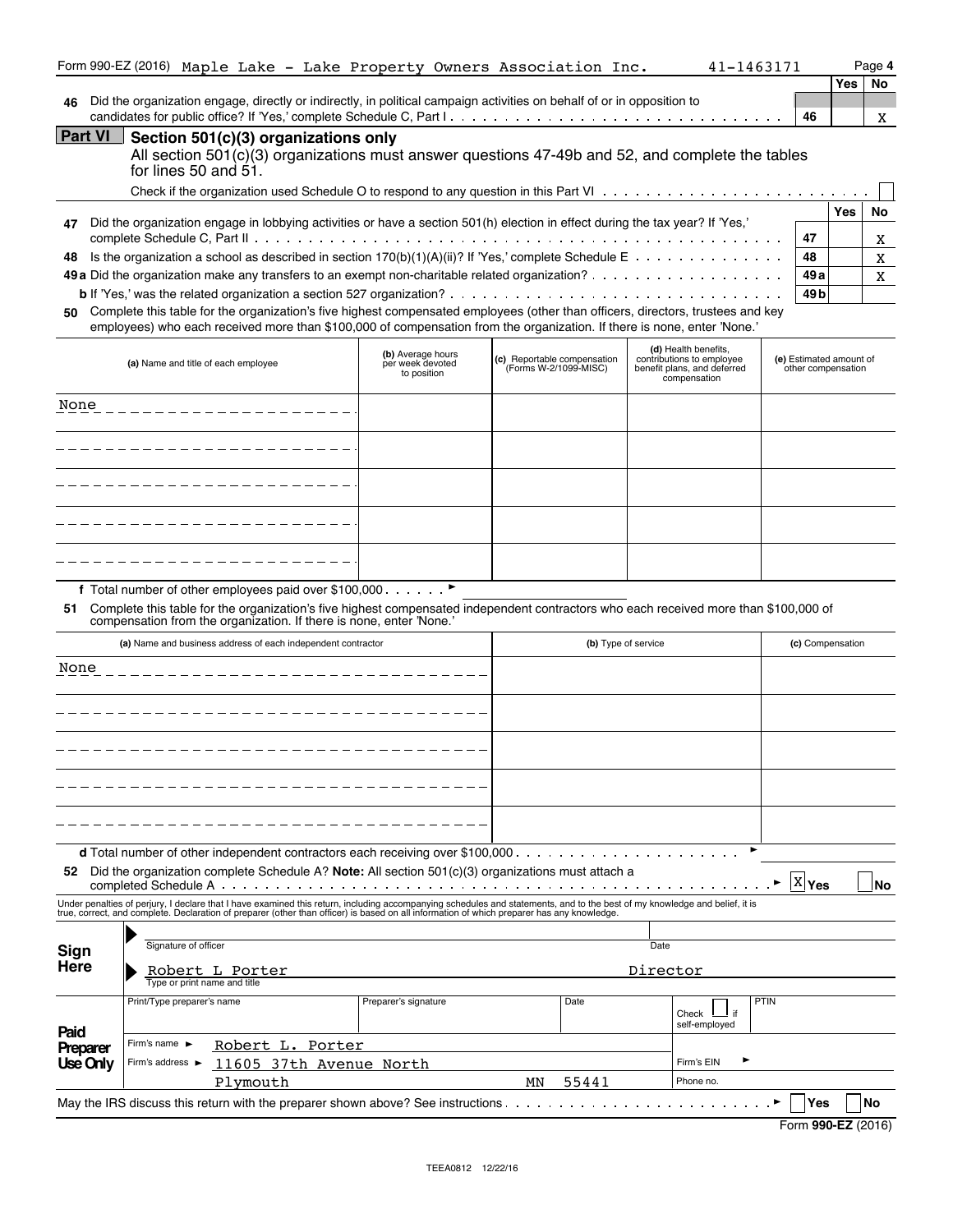|                                           | <b>Public Charity Status and Public Support</b>                                                                           | OMB No. 1545-00 |
|-------------------------------------------|---------------------------------------------------------------------------------------------------------------------------|-----------------|
| <b>SCHEDULE A</b><br>(Form 990 or 990-EZ) | Complete if the organization is a section $501(c)(3)$ organization or a section<br>4947(a)(1) nonexempt charitable trust. | 2016            |

# **Public Support** OMB No. 1545-0047

Attach to Form 990 or Form 990-EZ.

Open to Public **Information about Schedule A (Form 990 or 990-EZ) and its instructions is <b>Inspection**<br>Inspection at *www.irs.gov/form990.*<br>Department of the Treasury **Inspection** at *www.irs.gov/form990.* 

|  | <b>Open to Public</b> |
|--|-----------------------|
|  | المستقلد والمستردان   |

|              |                                                                                                                                                                            | Name of the organization                                                                                                                                                                                                                                                                                                                                                                                                                                                                                                    |          |                                                                                      |                                                                      |    | <b>Employer identification number</b>                |                                                    |  |
|--------------|----------------------------------------------------------------------------------------------------------------------------------------------------------------------------|-----------------------------------------------------------------------------------------------------------------------------------------------------------------------------------------------------------------------------------------------------------------------------------------------------------------------------------------------------------------------------------------------------------------------------------------------------------------------------------------------------------------------------|----------|--------------------------------------------------------------------------------------|----------------------------------------------------------------------|----|------------------------------------------------------|----------------------------------------------------|--|
|              | Maple Lake - Lake Property Owners Association Inc.<br>41-1463171                                                                                                           |                                                                                                                                                                                                                                                                                                                                                                                                                                                                                                                             |          |                                                                                      |                                                                      |    |                                                      |                                                    |  |
| Part I       |                                                                                                                                                                            | Reason for Public Charity Status (All organizations must complete this part.) See instructions.                                                                                                                                                                                                                                                                                                                                                                                                                             |          |                                                                                      |                                                                      |    |                                                      |                                                    |  |
|              |                                                                                                                                                                            | The organization is not a private foundation because it is: (For lines 1 through 12, check only one box.)                                                                                                                                                                                                                                                                                                                                                                                                                   |          |                                                                                      |                                                                      |    |                                                      |                                                    |  |
| 1            |                                                                                                                                                                            | A church, convention of churches, or association of churches described in section 170(b)(1)(A)(i).                                                                                                                                                                                                                                                                                                                                                                                                                          |          |                                                                                      |                                                                      |    |                                                      |                                                    |  |
| $\mathbf{2}$ |                                                                                                                                                                            | A school described in section 170(b)(1)(A)(ii). (Attach Schedule E (Form 990 or 990-EZ).)                                                                                                                                                                                                                                                                                                                                                                                                                                   |          |                                                                                      |                                                                      |    |                                                      |                                                    |  |
|              |                                                                                                                                                                            |                                                                                                                                                                                                                                                                                                                                                                                                                                                                                                                             |          |                                                                                      |                                                                      |    |                                                      |                                                    |  |
| 3            |                                                                                                                                                                            | A hospital or a cooperative hospital service organization described in section 170(b)(1)(A)(iii).                                                                                                                                                                                                                                                                                                                                                                                                                           |          |                                                                                      |                                                                      |    |                                                      |                                                    |  |
| 4            |                                                                                                                                                                            | A medical research organization operated in conjunction with a hospital described in section 170(b)(1)(A)(iii). Enter the hospital's<br>name, city, and state:                                                                                                                                                                                                                                                                                                                                                              |          |                                                                                      |                                                                      |    |                                                      |                                                    |  |
| 5            | An organization operated for the benefit of a college or university owned or operated by a governmental unit described in<br>section 170(b)(1)(A)(iv). (Complete Part II.) |                                                                                                                                                                                                                                                                                                                                                                                                                                                                                                                             |          |                                                                                      |                                                                      |    |                                                      |                                                    |  |
| 6            |                                                                                                                                                                            | A federal, state, or local government or governmental unit described in section 170(b)(1)(A)(v).                                                                                                                                                                                                                                                                                                                                                                                                                            |          |                                                                                      |                                                                      |    |                                                      |                                                    |  |
| 7            |                                                                                                                                                                            | An organization that normally receives a substantial part of its support from a governmental unit or from the general public described<br>in section 170(b)(1)(A)(vi). (Complete Part II.)                                                                                                                                                                                                                                                                                                                                  |          |                                                                                      |                                                                      |    |                                                      |                                                    |  |
| 8            |                                                                                                                                                                            | A community trust described in section 170(b)(1)(A)(vi). (Complete Part II.)                                                                                                                                                                                                                                                                                                                                                                                                                                                |          |                                                                                      |                                                                      |    |                                                      |                                                    |  |
| 9            |                                                                                                                                                                            | An agricultural research organization described in section 170(b)(1)(A)(ix) operated in conjunction with a land-grant college                                                                                                                                                                                                                                                                                                                                                                                               |          |                                                                                      |                                                                      |    |                                                      |                                                    |  |
|              |                                                                                                                                                                            | or university or a non-land-grant college of agriculture (see instructions). Enter the name, city, and state of the college or<br>university: $\frac{1}{2} - \frac{1}{2} - \frac{1}{2} - \frac{1}{2} - \frac{1}{2} - \frac{1}{2} - \frac{1}{2} - \frac{1}{2} - \frac{1}{2} - \frac{1}{2} - \frac{1}{2} - \frac{1}{2} - \frac{1}{2} - \frac{1}{2} - \frac{1}{2} - \frac{1}{2} - \frac{1}{2} - \frac{1}{2} - \frac{1}{2} - \frac{1}{2} - \frac{1}{2} - \frac{1}{2} - \frac{1}{2} - \frac{1}{2} - \frac{1}{2} - \frac{1}{2} -$ |          |                                                                                      |                                                                      |    |                                                      |                                                    |  |
| 10           | $\mathbf{x}$                                                                                                                                                               | An organization that normally receives: (1) more than 33-1/3% of its support from contributions, membership fees, and gross receipts<br>from activities related to its exempt functions-subject to certain exceptions, and (2) no more than 33-1/3% of its support from gross<br>investment income and unrelated business taxable income (less section 511 tax) from businesses acquired by the organization after<br>June 30, 1975. See section 509(a)(2). (Complete Part III.)                                            |          |                                                                                      |                                                                      |    |                                                      |                                                    |  |
| 11           |                                                                                                                                                                            | An organization organized and operated exclusively to test for public safety. See section 509(a)(4).                                                                                                                                                                                                                                                                                                                                                                                                                        |          |                                                                                      |                                                                      |    |                                                      |                                                    |  |
| 12           |                                                                                                                                                                            | An organization organized and operated exclusively for the benefit of, to perform the functions of, or to carry out the purposes of one<br>or more publicly supported organizations described in section $509(a)(1)$ or section $509(a)(2)$ . See section $509(a)(3)$ . Check the box in<br>lines 12a through 12d that describes the type of supporting organization and complete lines 12e, 12f, and 12g.                                                                                                                  |          |                                                                                      |                                                                      |    |                                                      |                                                    |  |
| a            |                                                                                                                                                                            | Type I. A supporting organization operated, supervised, or controlled by its supported organization(s), typically by giving the supported<br>organization(s) the power to regularly appoint or elect a majority of the directors or trustees of the supporting organization. You must                                                                                                                                                                                                                                       |          |                                                                                      |                                                                      |    |                                                      |                                                    |  |
|              |                                                                                                                                                                            | complete Part IV, Sections A and B.                                                                                                                                                                                                                                                                                                                                                                                                                                                                                         |          |                                                                                      |                                                                      |    |                                                      |                                                    |  |
| b            |                                                                                                                                                                            | Type II. A supporting organization supervised or controlled in connection with its supported organization(s), by having control or<br>management of the supporting organization vested in the same persons that control or manage the supported organization(s). You<br>must complete Part IV, Sections A and C.                                                                                                                                                                                                            |          |                                                                                      |                                                                      |    |                                                      |                                                    |  |
| с            |                                                                                                                                                                            | Type III functionally integrated. A supporting organization operated in connection with, and functionally integrated with, its supported<br>organization(s) (see instructions). You must complete Part IV, Sections A, D, and E.                                                                                                                                                                                                                                                                                            |          |                                                                                      |                                                                      |    |                                                      |                                                    |  |
| d            |                                                                                                                                                                            | Type III non-functionally integrated. A supporting organization operated in connection with its supported organization(s) that is not<br>functionally integrated. The organization generally must satisfy a distribution requirement and an attentiveness requirement (see<br>instructions). You must complete Part IV, Sections A and D, and Part V.                                                                                                                                                                       |          |                                                                                      |                                                                      |    |                                                      |                                                    |  |
| е            |                                                                                                                                                                            | Check this box if the organization received a written determination from the IRS that it is a Type I, Type II, Type III functionally<br>integrated, or Type III non-functionally integrated supporting organization.                                                                                                                                                                                                                                                                                                        |          |                                                                                      |                                                                      |    |                                                      |                                                    |  |
|              |                                                                                                                                                                            | Enter the number of supported organizations enterstanding to the state of the number of supported organizations enterstanding to the state of the number of supported organizations of the state of the number of the number o                                                                                                                                                                                                                                                                                              |          |                                                                                      |                                                                      |    |                                                      |                                                    |  |
|              |                                                                                                                                                                            | Provide the following information about the supported organization(s).                                                                                                                                                                                                                                                                                                                                                                                                                                                      |          |                                                                                      |                                                                      |    |                                                      |                                                    |  |
|              |                                                                                                                                                                            | (i) Name of supported organization                                                                                                                                                                                                                                                                                                                                                                                                                                                                                          | (ii) EIN | (iii) Type of organization<br>(described on lines 1-10)<br>above (see instructions)) | (iv) Is the<br>organization listed<br>in your governing<br>document? |    | (v) Amount of monetary<br>support (see instructions) | (vi) Amount of other<br>support (see instructions) |  |
|              |                                                                                                                                                                            |                                                                                                                                                                                                                                                                                                                                                                                                                                                                                                                             |          |                                                                                      | Yes                                                                  | No |                                                      |                                                    |  |
|              |                                                                                                                                                                            |                                                                                                                                                                                                                                                                                                                                                                                                                                                                                                                             |          |                                                                                      |                                                                      |    |                                                      |                                                    |  |
| (A)          |                                                                                                                                                                            |                                                                                                                                                                                                                                                                                                                                                                                                                                                                                                                             |          |                                                                                      |                                                                      |    |                                                      |                                                    |  |
|              |                                                                                                                                                                            |                                                                                                                                                                                                                                                                                                                                                                                                                                                                                                                             |          |                                                                                      |                                                                      |    |                                                      |                                                    |  |
| (B)          |                                                                                                                                                                            |                                                                                                                                                                                                                                                                                                                                                                                                                                                                                                                             |          |                                                                                      |                                                                      |    |                                                      |                                                    |  |
|              |                                                                                                                                                                            |                                                                                                                                                                                                                                                                                                                                                                                                                                                                                                                             |          |                                                                                      |                                                                      |    |                                                      |                                                    |  |
| (C)          |                                                                                                                                                                            |                                                                                                                                                                                                                                                                                                                                                                                                                                                                                                                             |          |                                                                                      |                                                                      |    |                                                      |                                                    |  |
| (D)          |                                                                                                                                                                            |                                                                                                                                                                                                                                                                                                                                                                                                                                                                                                                             |          |                                                                                      |                                                                      |    |                                                      |                                                    |  |
| (E)          |                                                                                                                                                                            |                                                                                                                                                                                                                                                                                                                                                                                                                                                                                                                             |          |                                                                                      |                                                                      |    |                                                      |                                                    |  |
| Total        |                                                                                                                                                                            |                                                                                                                                                                                                                                                                                                                                                                                                                                                                                                                             |          |                                                                                      |                                                                      |    |                                                      |                                                    |  |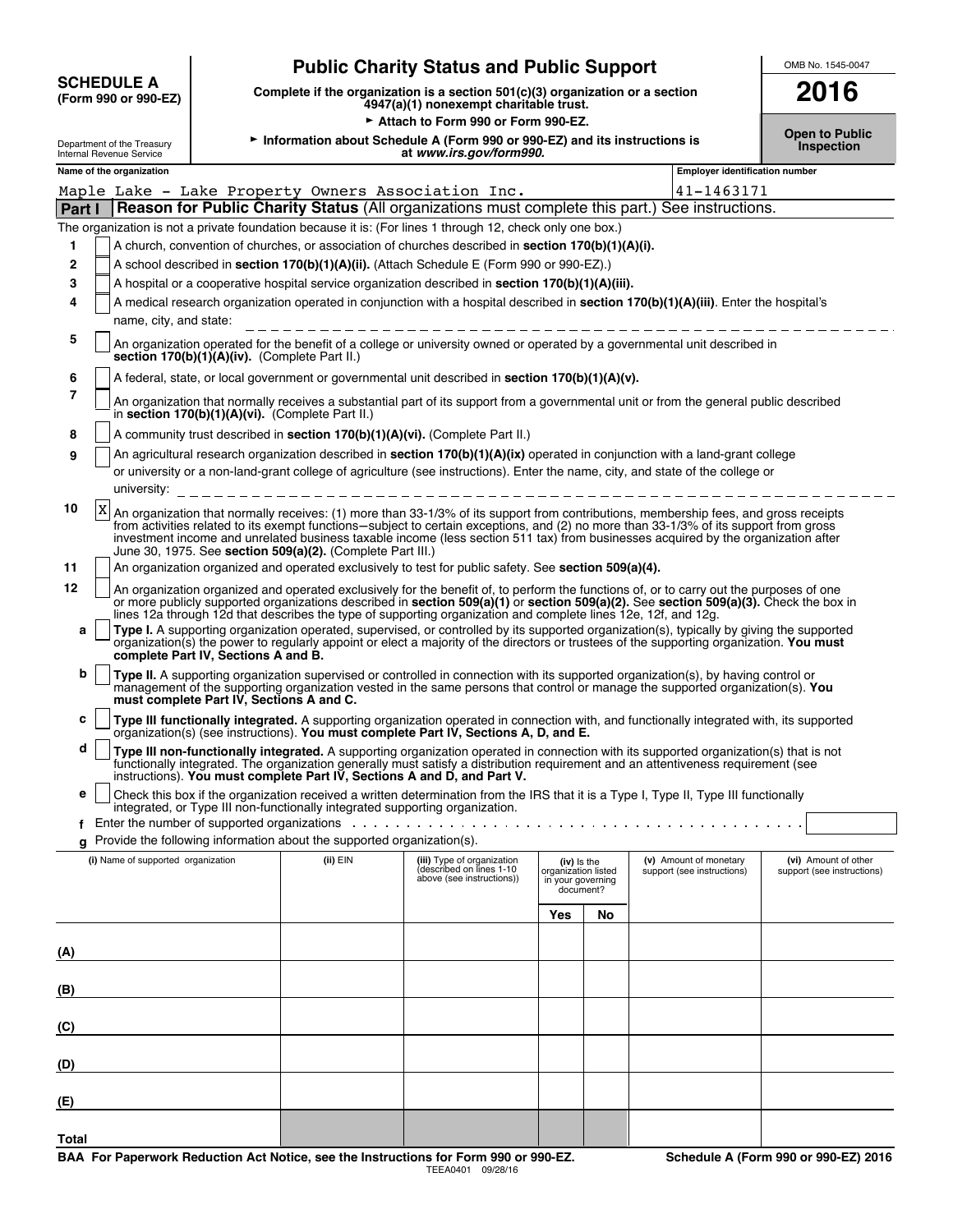**Part II** Support Schedule for Organizations Described in Sections 170(b)(1)(A)(iv) and 170(b)(1)(A)(vi) (Complete only if you checked the box on line 5, 7, or 8 of Part I or if the organization failed to qualify under Part III. If the organization fails to qualify under the tests listed below, please complete Part III.)

#### **Section A. Public Support**

|                      | Calendar year (or fiscal year<br>beginning in) ▶                                                                                                                                                                                                                                                                                                                                                | (a) 2012 | (b) $2013$ | $(c)$ 2014 | $(d)$ 2015 | (e) 2016   | (f) Total |
|----------------------|-------------------------------------------------------------------------------------------------------------------------------------------------------------------------------------------------------------------------------------------------------------------------------------------------------------------------------------------------------------------------------------------------|----------|------------|------------|------------|------------|-----------|
| 1.                   | Gifts, grants, contributions, and<br>membership fees received. (Do not<br>include any 'unusual grants.')                                                                                                                                                                                                                                                                                        |          |            |            |            |            |           |
| $\mathbf{2}^{\circ}$ | Tax revenues levied for the<br>organization's benefit and<br>either paid to or expended<br>on its behalf                                                                                                                                                                                                                                                                                        |          |            |            |            |            |           |
| З.                   | The value of services or<br>facilities furnished by a<br>governmental unit to the<br>organization without charge                                                                                                                                                                                                                                                                                |          |            |            |            |            |           |
|                      | <b>Total.</b> Add lines 1 through 3                                                                                                                                                                                                                                                                                                                                                             |          |            |            |            |            |           |
| 5                    | The portion of total<br>contributions by each person<br>(other than a governmental<br>unit or publicly supported<br>organization) included on line 1<br>that exceeds 2% of the amount<br>shown on line 11, column $(f)$ .                                                                                                                                                                       |          |            |            |            |            |           |
|                      | <b>Public support.</b> Subtract line 5<br>from line $4 \cdot \cdot \cdot \cdot \cdot \cdot \cdot$                                                                                                                                                                                                                                                                                               |          |            |            |            |            |           |
|                      | <b>Section B. Total Support</b>                                                                                                                                                                                                                                                                                                                                                                 |          |            |            |            |            |           |
|                      | Calendar year (or fiscal year<br>beginning in) ►                                                                                                                                                                                                                                                                                                                                                | (a) 2012 | (b) 2013   | $(c)$ 2014 | $(d)$ 2015 | $(e)$ 2016 | (f) Total |
|                      | <b>7</b> Amounts from line 4                                                                                                                                                                                                                                                                                                                                                                    |          |            |            |            |            |           |
| 8                    | Gross income from interest,<br>dividends, payments received<br>on securities loans, rents,<br>royalties and income from<br>similar sources                                                                                                                                                                                                                                                      |          |            |            |            |            |           |
| 9                    | Net income from unrelated<br>business activities, whether or<br>not the business is regularly<br>carried on example and the set of the set of the set of the set of the set of the set of the set of the set of the set of the set of the set of the set of the set of the set of the set of the set of the set of the set of t                                                                 |          |            |            |            |            |           |
| 10                   | Other income. Do not include<br>gain or loss from the sale of<br>capital assets (Explain in<br>Part VI.) $\cdots$ $\cdots$ $\cdots$                                                                                                                                                                                                                                                             |          |            |            |            |            |           |
|                      | 11 Total support. Add lines 7<br>through $10 \ldots \ldots \ldots$                                                                                                                                                                                                                                                                                                                              |          |            |            |            |            |           |
| 12                   |                                                                                                                                                                                                                                                                                                                                                                                                 |          |            |            |            |            | 12        |
| 13                   | <b>First five years.</b> If the Form 990 is for the organization's first, second, third, fourth, or fifth tax year as a section 501(c)(3)                                                                                                                                                                                                                                                       |          |            |            |            |            |           |
|                      | <b>Section C. Computation of Public Support Percentage</b>                                                                                                                                                                                                                                                                                                                                      |          |            |            |            |            |           |
|                      | 14 Public support percentage for 2016 (line 6, column (f) divided by line 11, column (f)                                                                                                                                                                                                                                                                                                        |          |            |            |            |            | 14<br>%   |
|                      |                                                                                                                                                                                                                                                                                                                                                                                                 |          |            |            |            |            | %<br>15   |
|                      | 16a 33-1/3% support test-2016. If the organization did not check the box on line 13, and line 14 is 33-1/3% or more, check this box                                                                                                                                                                                                                                                             |          |            |            |            |            |           |
|                      | b 33-1/3% support test-2015. If the organization did not check a box on line 13 or 16a, and line 15 is 33-1/3% or more, check this box                                                                                                                                                                                                                                                          |          |            |            |            |            |           |
|                      | 17a 10%-facts-and-circumstances test-2016. If the organization did not check a box on line 13, 16a, or 16b, and line 14 is 10%<br>or more, and if the organization meets the 'facts-and-circumstances' test, check this box and stop here. Explain in Part VI how<br>the organization meets the 'facts-and-circumstances' test. The organization qualifies as a publicly supported organization |          |            |            |            |            |           |
|                      | <b>b 10%-facts-and-circumstances test-2015.</b> If the organization did not check a box on line 13, 16a, 16b, or 17a, and line 15 is 10%<br>or more, and if the organization meets the 'facts-and-circumstances' test, check this box and stop here. Explain in Part VI how the                                                                                                                 |          |            |            |            |            |           |
|                      | 18 Private foundation. If the organization did not check a box on line 13, 16a, 16b, 17a, or 17b, check this box and see instructions •                                                                                                                                                                                                                                                         |          |            |            |            |            |           |

**BAA Schedule A (Form 990 or 990-EZ) 2016**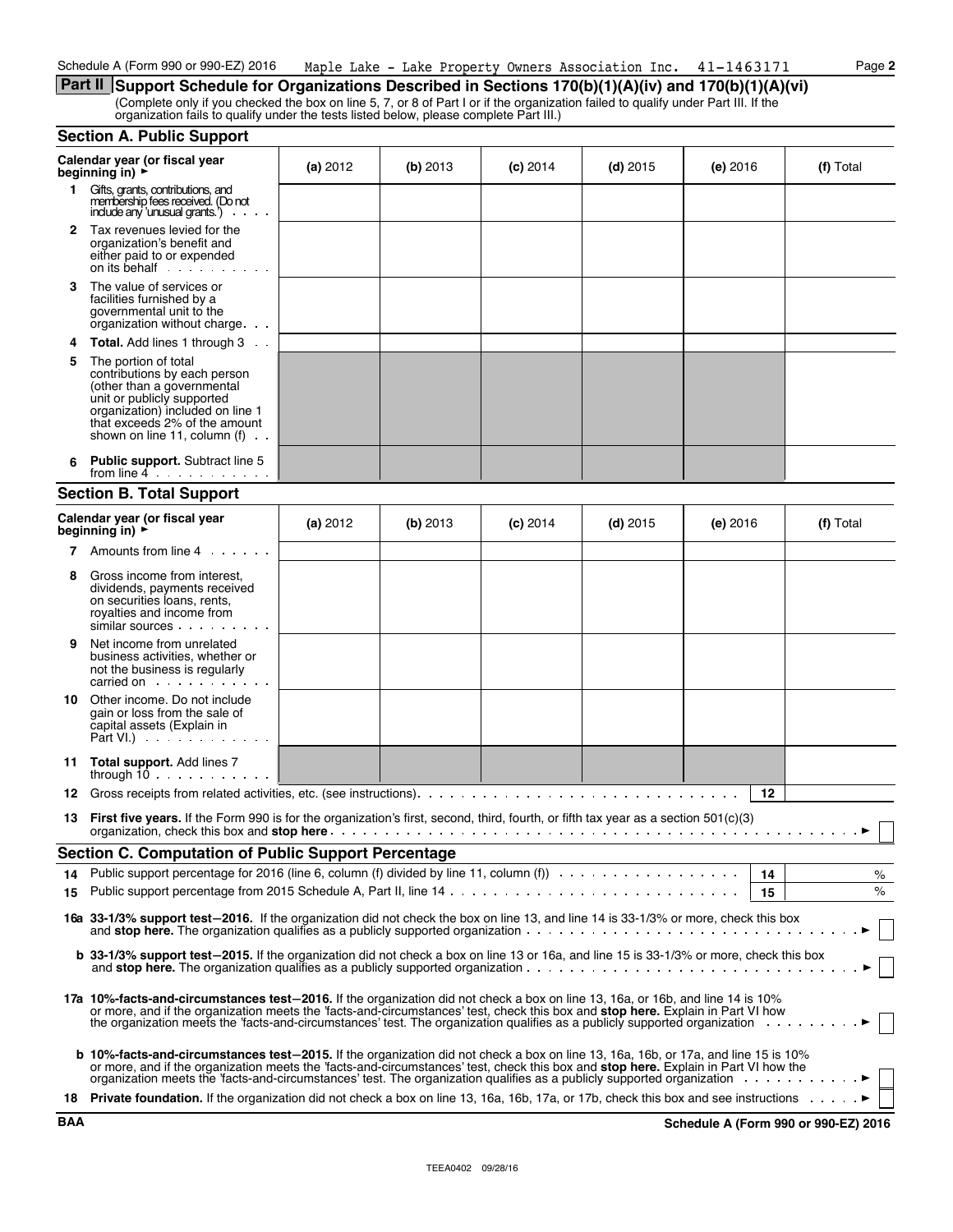# **Part III** Support Schedule for Organizations Described in Section 509(a)(2)

(Complete only if you checked the box on line 10 of Part I or if the organization failed to qualify under Part II. If the organization fails to qualify under the tests listed below, please complete Part II.)

|    | <b>Section A. Public Support</b>                                                                                                                                                                                                                                                       |          |          |            |            |          |             |
|----|----------------------------------------------------------------------------------------------------------------------------------------------------------------------------------------------------------------------------------------------------------------------------------------|----------|----------|------------|------------|----------|-------------|
|    | Calendar year (or fiscal year beginning in) >                                                                                                                                                                                                                                          | (a) 2012 | (b) 2013 | $(c)$ 2014 | $(d)$ 2015 | (e) 2016 | (f) Total   |
|    | 1 Gifts, grants, contributions,<br>and membership fees                                                                                                                                                                                                                                 |          |          |            |            |          |             |
|    | received. (Do not include                                                                                                                                                                                                                                                              |          |          |            |            |          |             |
|    | any 'unusual grants'). $\cdots$                                                                                                                                                                                                                                                        | 17,411.  | 7,425.   | 11,867.    | 14,745.    | 20,892.  | 72,340.     |
|    | 2 Gross receipts from admissions,<br>merchandise sold or services                                                                                                                                                                                                                      |          |          |            |            |          |             |
|    | performed, or facilities                                                                                                                                                                                                                                                               |          |          |            |            |          |             |
|    | furnished in any activity that is<br>related to the organization's                                                                                                                                                                                                                     |          |          |            |            |          |             |
|    | tax-exempt purpose                                                                                                                                                                                                                                                                     | 19,942.  | 49,208.  | 72,725.    | 68,915.    | 13,745.  | 224,535.    |
|    | 3 Gross receipts from activities                                                                                                                                                                                                                                                       |          |          |            |            |          |             |
|    | that are not an unrelated trade<br>or business under section 513.                                                                                                                                                                                                                      |          |          |            |            |          |             |
|    | 4 Tax revenues levied for the                                                                                                                                                                                                                                                          |          |          |            |            |          |             |
|    | organization's benefit and                                                                                                                                                                                                                                                             |          |          |            |            |          |             |
|    | either paid to or expended on<br>its behalf                                                                                                                                                                                                                                            |          |          |            |            |          |             |
|    | 5 The value of services or                                                                                                                                                                                                                                                             |          |          |            |            |          |             |
|    | facilities furnished by a                                                                                                                                                                                                                                                              |          |          |            |            |          |             |
|    | governmental unit to the<br>organization without charge.                                                                                                                                                                                                                               |          |          |            |            |          |             |
|    | 6 Total. Add lines 1 through 5                                                                                                                                                                                                                                                         | 37, 353. | 56,633.  | 84,592.    | 83,660.    | 34,637.  | 296,875.    |
|    | <b>7a</b> Amounts included on lines 1,                                                                                                                                                                                                                                                 |          |          |            |            |          |             |
|    | 2. and 3 received from                                                                                                                                                                                                                                                                 |          |          |            |            |          |             |
|    | disqualified persons                                                                                                                                                                                                                                                                   |          |          |            |            |          |             |
|    | <b>b</b> Amounts included on lines 2<br>and 3 received from other than                                                                                                                                                                                                                 |          |          |            |            |          |             |
|    | disqualified persons that                                                                                                                                                                                                                                                              |          |          |            |            |          |             |
|    | exceed the greater of \$5,000 or<br>1% of the amount on line 13                                                                                                                                                                                                                        |          |          |            |            |          |             |
|    | for the year $\cdots$                                                                                                                                                                                                                                                                  |          |          |            |            |          |             |
|    | c Add lines 7a and 7b $\cdots$                                                                                                                                                                                                                                                         |          |          |            |            |          |             |
|    | 8 Public support. (Subtract line                                                                                                                                                                                                                                                       |          |          |            |            |          |             |
|    |                                                                                                                                                                                                                                                                                        |          |          |            |            |          | 296,875.    |
|    | <b>Section B. Total Support</b>                                                                                                                                                                                                                                                        |          |          |            |            |          |             |
|    | Calendar year (or fiscal year beginning in) >                                                                                                                                                                                                                                          | (a) 2012 | (b) 2013 | $(c)$ 2014 | $(d)$ 2015 | (e) 2016 | (f) Total   |
|    | 9 Amounts from line 6                                                                                                                                                                                                                                                                  | 37,353.  | 56,633.  | 84,592.    | 83,660.    | 34,637.  | 296,875.    |
|    | <b>10a</b> Gross income from interest, dividends,                                                                                                                                                                                                                                      |          |          |            |            |          |             |
|    | payments received on securities loans,<br>rents, royalties and income from                                                                                                                                                                                                             |          |          |            |            |          |             |
|    | similar sources                                                                                                                                                                                                                                                                        | 19.      | 16.      | 40.        | 32.        | 25.      | 132.        |
|    | <b>b</b> Unrelated business taxable<br>income (less section 511                                                                                                                                                                                                                        |          |          |            |            |          |             |
|    | taxes) from businesses                                                                                                                                                                                                                                                                 |          |          |            |            |          |             |
|    | acquired after June 30, 1975                                                                                                                                                                                                                                                           |          |          |            |            |          |             |
|    | c Add lines $10a$ and $10b$ $\cdots$                                                                                                                                                                                                                                                   | 19.      | 16.      | 40.        | 32.        | 25.      | 132.        |
|    | 11 Net income from unrelated business<br>activities not included in line 10b,                                                                                                                                                                                                          |          |          |            |            |          |             |
|    | whether or not the business is                                                                                                                                                                                                                                                         |          |          |            |            |          |             |
|    | requiarly carried on the contract of the contract of the contract of the contract of the contract of the contract of the contract of the contract of the contract of the contract of the contract of the contract of the contr                                                         |          |          |            |            |          |             |
|    | 12 Other income. Do not include<br>gain or loss from the sale of                                                                                                                                                                                                                       |          |          |            |            |          |             |
|    | capital assets (Explain in                                                                                                                                                                                                                                                             |          |          |            |            |          |             |
|    | Part VI.) $\cdots$ $\cdots$ $\cdots$                                                                                                                                                                                                                                                   |          |          |            |            |          |             |
|    | 13 Total support. (Add lines 9,<br>10c, 11, and 12.) $\cdots$                                                                                                                                                                                                                          | 37, 372. | 56,649.  | 84,632.    | 83,692.    | 34,662.1 | 297,007.    |
|    | 14 First five years. If the Form 990 is for the organization's first, second, third, fourth, or fifth tax year as a section 501(c)(3)                                                                                                                                                  |          |          |            |            |          |             |
|    |                                                                                                                                                                                                                                                                                        |          |          |            |            |          | $\mathbf X$ |
|    | <b>Section C. Computation of Public Support Percentage</b>                                                                                                                                                                                                                             |          |          |            |            |          |             |
| 15 | Public support percentage for 2016 (line 8, column (f) divided by line 13, column (f)                                                                                                                                                                                                  |          |          |            |            | 15       | နွ          |
| 16 |                                                                                                                                                                                                                                                                                        |          |          |            |            | 16       | နွ          |
|    | Section D. Computation of Investment Income Percentage                                                                                                                                                                                                                                 |          |          |            |            |          |             |
| 17 | Investment income percentage for 2016 (line 10c, column (f) divided by line 13, column (f))                                                                                                                                                                                            |          |          |            |            | 17       | နွ          |
| 18 |                                                                                                                                                                                                                                                                                        |          |          |            |            | 18       | နွ          |
|    | 19a 33-1/3% support tests-2016. If the organization did not check the box on line 14, and line 15 is more than 33-1/3%, and line 17<br>is not more than 33-1/3%, check this box and stop here. The organization qualifies as a publicly supported organization                         |          |          |            |            |          |             |
|    | b 33-1/3% support tests-2015. If the organization did not check a box on line 14 or line 19a, and line 16 is more than 33-1/3%, and<br>line 18 is not more than 33-1/3%, check this box and stop here. The organization qualifies as a publicly supported organization $\cdots \cdots$ |          |          |            |            |          |             |
| 20 |                                                                                                                                                                                                                                                                                        |          |          |            |            |          |             |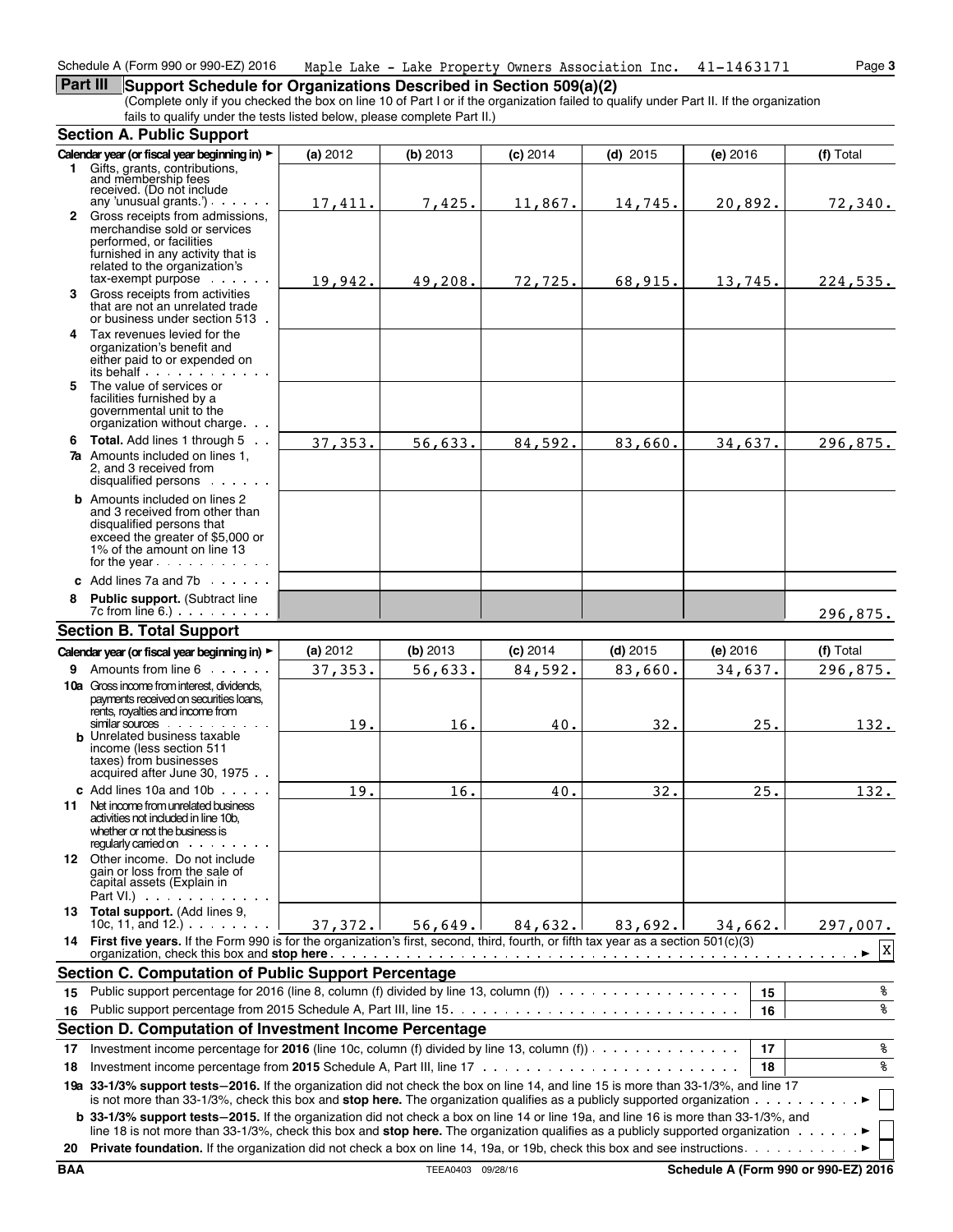#### **Part IV Supporting Organizations**

(Complete only if you checked a box in line 12 on Part I. If you checked 12a of Part I, complete Sections A and B. If you checked 12b of Part I, complete Sections A and C. If you checked 12c of Part I, complete Sections A, D, and E. If you checked 12d of Part I, complete Sections A and D, and complete Part V.)

#### **Section A. All Supporting Organizations**

**1** Are all of the organization's supported organizations listed by name in the organization's governing documents? *If 'No,' describe in Part VI how the supported organizations are designated. If designated by class or purpose, describe the designation. If historic and continuing relationship, explain.* **1 2** Did the organization have any supported organization that does not have an IRS determination of status under section 509(a)(1) or (2)? *If 'Yes,' explain in Part VI how the organization determined that the supported organization was described in section 509(a)(1) or (2).* **2 3a** Did the organization have a supported organization described in section 501(c)(4), (5), or (6)? *If 'Yes,' answer (b) and (c) below.* **3a b** Did the organization confirm that each supported organization qualified under section 501(c)(4), (5), or (6) and satisfied the public support tests under section 509(a)(2)? *If 'Yes,' describe in Part VI when and how the organization made the determination.* **3b c** Did the organization ensure that all support to such organizations was used exclusively for section 170(c)(2)(B) purposes? *If 'Yes,' explain in Part VI* what controls the organization put in place to ensure such use. **4a** Was any supported organization not organized in the United States ('foreign supported organization')? *If 'Yes' and if you checked 12a or 12b in Part I, answer (b) and (c) below.* **4a b** Did the organization have ultimate control and discretion in deciding whether to make grants to the foreign supported organization? *If 'Yes,' describe in Part VI how the organization had such control and discretion despite being controlled or supervised by or in connection with its supported organizations.* **4b c** Did the organization support any foreign supported organization that does not have an IRS determination under sections 501(c)(3) and 509(a)(1) or (2)? *If 'Yes,' explain in Part VI what controls the organization used to ensure that all support to the foreign supported organization was used exclusively for section 170(c)(2)(B) purposes.* **4c 5a** Did the organization add, substitute, or remove any supported organizations during the tax year? *If 'Yes,' answer (b) and (c) below (if applicable). Also, provide detail in Part VI, including (i) the names and EIN numbers of the supported organizations added, substituted, or removed; (ii) the reasons for each such action; (iii) the authority under the organization's organizing document authorizing such action; and (iv) how the action was accomplished (such as by amendment to the organizing document).* **5a b Type I or Type II only.** Was any added or substituted supported organization part of a class already designated in the organization's organizing document? **5b c Substitutions only.** Was the substitution the result of an event beyond the organization's control? **5c 6** Did the organization provide support (whether in the form of grants or the provision of services or facilities) to anyone other than (i) its supported organizations, (ii) individuals that are part of the charitable class benefited by one or more of its supported organizations, or (iii) other supporting organizations that also support or benefit one or more of the filing organization's supported organizations? *If 'Yes,' provide detail in Part VI.* **6 7** Did the organization provide a grant, loan, compensation, or other similar payment to a substantial contributor  $($ defined in section 4958 $(c)(3)(\tilde{C}))$ , a family member of a substantial contributor, or a 35% controlled entity with regard to a substantial contributor? *If 'Yes,' complete Part I of Schedule L (Form 990 or 990-EZ).* **7 8** Did the organization make a loan to a disqualified person (as defined in section 4958) not described in line 7? *If 'Yes,' complete Part I of Schedule L (Form 990 or 990-EZ).* **8 9a** Was the organization controlled directly or indirectly at any time during the tax year by one or more disqualified persons as defined in section 4946 (other than foundation managers and organizations described in section 509(a)(1) or (2))? *If 'Yes,' provide detail in Part VI*. **9a b** Did one or more disqualified persons (as defined in line 9a) hold a controlling interest in any entity in which the supporting organization had an interest? *If 'Yes,' provide detail in Part VI*. **9b c** Did a disqualified person (as defined in line 9a) have an ownership interest in, or derive any personal benefit from, assets in which the supporting organization also had an interest? *If 'Yes,' provide detail in Part VI*. **9c 10a** Was the organization subject to the excess business holdings rules of section 4943 because of section 4943(f) (regarding certain Type II supporting organizations, and all Type III non-functionally integrated supporting organizations)? *If 'Yes,' answer 10b below.* **10a b** Did the organization have any excess business holdings in the tax year? *(Use Schedule C, Form 4720, to determine whether the organization had excess business holdings.)* **10b**

**BAA TEEA0404** 09/28/16 **Schedule A (Form 990 or 990-EZ) 2016** 

**Yes No**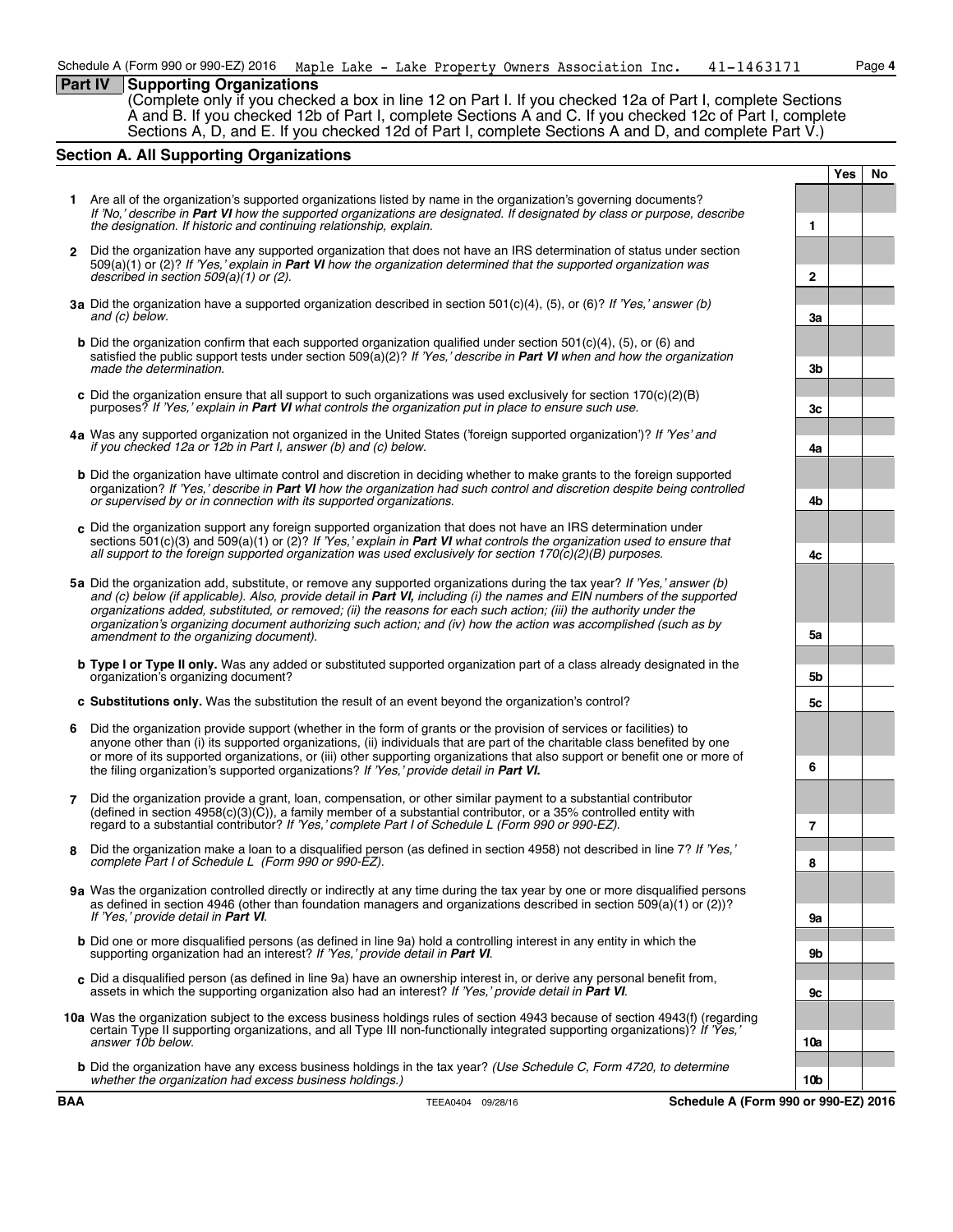| Schedule A (Form 990 or 990-EZ) 2016 Maple Lake - Lake Property Owners Association Inc. |  |  | 41-1463171 | Paqe 5 |
|-----------------------------------------------------------------------------------------|--|--|------------|--------|
| <b>Part IV Supporting Organizations (continued)</b>                                     |  |  |            |        |

|    |                                                                                                                           |                 | Yes | <b>No</b> |
|----|---------------------------------------------------------------------------------------------------------------------------|-----------------|-----|-----------|
| 11 | Has the organization accepted a gift or contribution from any of the following persons?                                   |                 |     |           |
|    | a A person who directly or indirectly controls, either alone or together with persons described in (b) and (c) below, the |                 |     |           |
|    | governing body of a supported organization?                                                                               | 11a             |     |           |
|    | <b>b</b> A family member of a person described in (a) above?                                                              | 11 <sub>b</sub> |     |           |
|    |                                                                                                                           |                 |     |           |
|    | c A 35% controlled entity of a person described in (a) or (b) above? If 'Yes' to a, b, or c, provide detail in Part VI.   | 11c             |     |           |

## **Section B. Type I Supporting Organizations**

- **1** Did the directors, trustees, or membership of one or more supported organizations have the power to regularly appoint or elect at least a majority of the organization's directors or trustees at all times during the tax year? *If 'No,' describe in Part VI how the supported organization(s) effectively operated, supervised, or controlled the organization's activities. If the organization had more than one supported organization, describe how the powers to appoint and/or remove directors or trustees were allocated among the supported organizations and what conditions or restrictions, if any, applied to such powers during the tax* year. **1**
- **2** Did the organization operate for the benefit of any supported organization other than the supported organization(s) that operated, supervised, or controlled the supporting organization? *If 'Yes,' explain in Part VI how providing such benefit carried out the purposes of the supported organization(s) that operated, supervised, or controlled the supporting organization.* **2**

#### **Section C. Type II Supporting Organizations**

|                                                                                                                                                                                                                                                               | Yes | No |
|---------------------------------------------------------------------------------------------------------------------------------------------------------------------------------------------------------------------------------------------------------------|-----|----|
| Were a majority of the organization's directors or trustees during the tax year also a majority of the directors or trustees<br>of each of the organization's supported organization(s)? If 'No,' describe in <b>Part VI</b> how control or management of the |     |    |
| supporting organization was vested in the same persons that controlled or managed the supported organization(s).                                                                                                                                              |     |    |

## **Section D. All Type III Supporting Organizations**

|    |                                                                                                                                                                                                                                                                                                                                                                    |  | Yes |  |  |  |
|----|--------------------------------------------------------------------------------------------------------------------------------------------------------------------------------------------------------------------------------------------------------------------------------------------------------------------------------------------------------------------|--|-----|--|--|--|
|    | Did the organization provide to each of its supported organizations, by the last day of the fifth month of the<br>organization's tax year, (i) a written notice describing the type and amount of support provided during the prior tax<br>year, (ii) a copy of the Form 990 that was most recently filed as of the date of notification, and (iii) copies of the  |  |     |  |  |  |
|    | organization's governing documents in effect on the date of notification, to the extent not previously provided?                                                                                                                                                                                                                                                   |  |     |  |  |  |
|    | 2 Were any of the organization's officers, directors, or trustees either (i) appointed or elected by the supported<br>organization(s) or (ii) serving on the governing body of a supported organization? If 'No,' explain in Part VI how                                                                                                                           |  |     |  |  |  |
|    | the organization maintained a close and continuous working relationship with the supported organization(s).                                                                                                                                                                                                                                                        |  |     |  |  |  |
| 3. | By reason of the relationship described in (2), did the organization's supported organizations have a significant<br>voice in the organization's investment policies and in directing the use of the organization's income or assets at<br>all times during the tax year? If 'Yes,' describe in Part VI the role the organization's supported organizations played |  |     |  |  |  |
|    | in this regard.                                                                                                                                                                                                                                                                                                                                                    |  |     |  |  |  |

#### **Section E. Type III Functionally Integrated Supporting Organizations**

- **1** Check the box next to the method that the organization used to satisfy the Integral Part Test during the year (see instructions).
	- **a** The organization satisfied the Activities Test. *Complete line 2 below.*
	- **b** The organization is the parent of each of its supported organizations. *Complete line 3 below.*
	- **c** The organization supported a governmental entity. *Describe in Part VI how you supported a government entity (see instructions).*

#### **2** Activities Test. *Answer (a) and (b) below.* **Yes No**

- **a** Did substantially all of the organization's activities during the tax year directly further the exempt purposes of the supported organization(s) to which the organization was responsive? *If 'Yes,' then in Part VI identify those supported organizations and explain how these activities directly furthered their exempt purposes, how the organization was responsive to those supported organizations, and how the organization determined that these activities constituted substantially all of its activities.* **2a**
- **b** Did the activities described in (a) constitute activities that, but for the organization's involvement, one or more of the organization's supported organization(s) would have been engaged in? *If 'Yes,' explain in Part VI the reasons for the organization's position that its supported organization(s) would have engaged in these activities but for the organization's involvement.* **2b**
- **3** Parent of Supported Organizations. *Answer (a) and (b) below.*
- **a** Did the organization have the power to regularly appoint or elect a majority of the officers, directors, or trustees of each of the supported organizations? *Provide details in Part VI.* **3a**
- **b** Did the organization exercise a substantial degree of direction over the policies, programs, and activities of each of its supported organizations? *If 'Yes,' describe in Part VI the role played by the organization in this regard.* **3b**

**Yes No**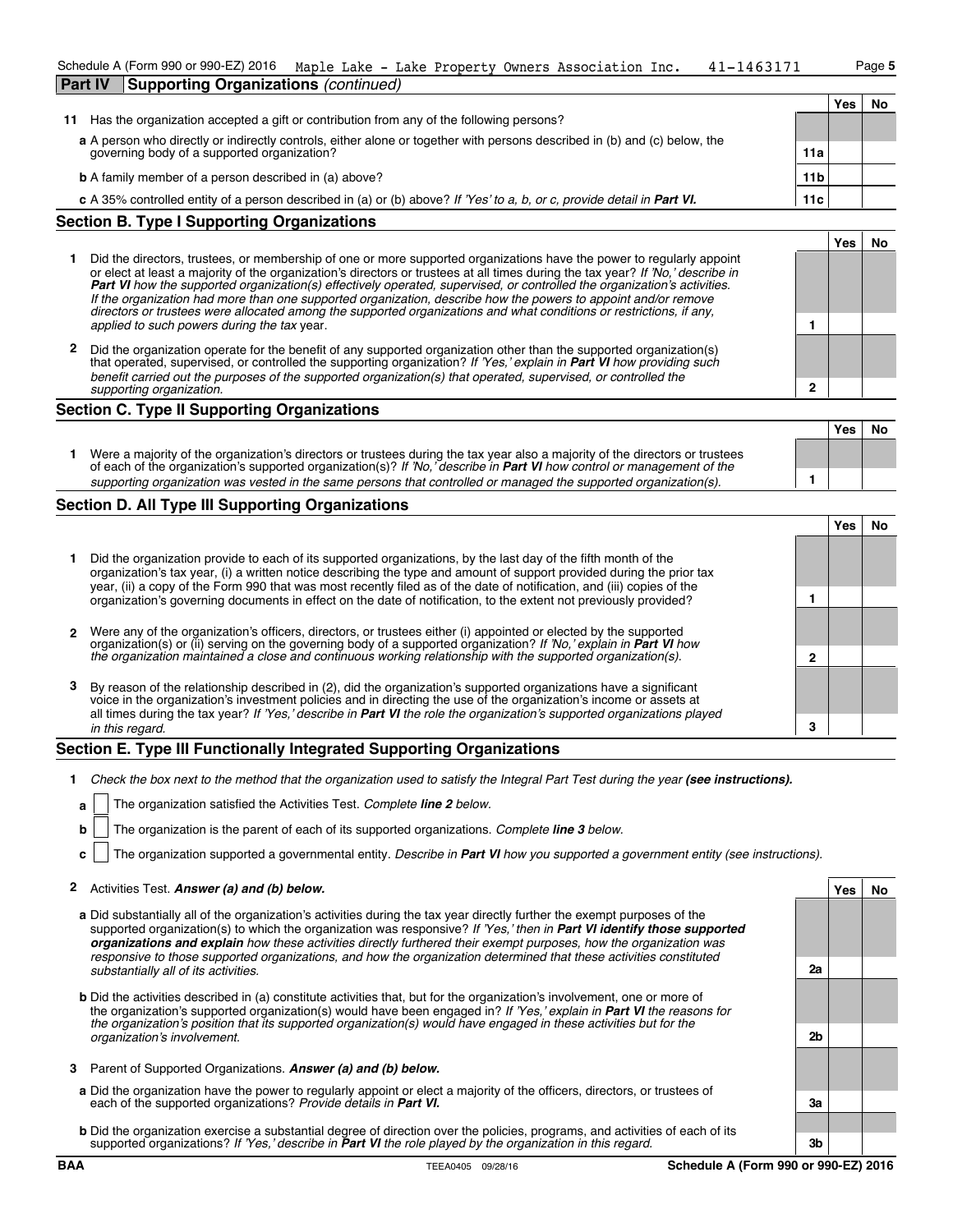|                | Type III Non-Functionally Integrated 509(a)(3) Supporting Organizations<br>Part V                                                                                                                                                                             |              |                |                                |
|----------------|---------------------------------------------------------------------------------------------------------------------------------------------------------------------------------------------------------------------------------------------------------------|--------------|----------------|--------------------------------|
| 1.             | Check here if the organization satisfied the Integral Part Test as a qualifying trust on Nov. 20, 1970 (explain in Part VI). See<br>instructions. All other Type III non-functionally integrated supporting organizations must complete Sections A through E. |              |                |                                |
|                | Section A - Adjusted Net Income                                                                                                                                                                                                                               |              | (A) Prior Year | (B) Current Year<br>(optional) |
| 1              | Net short-term capital gain                                                                                                                                                                                                                                   | 1            |                |                                |
| $\mathbf{2}$   | Recoveries of prior-year distributions                                                                                                                                                                                                                        | $\mathbf{2}$ |                |                                |
| 3              | Other gross income (see instructions)                                                                                                                                                                                                                         | 3            |                |                                |
| 4              | Add lines 1 through 3.                                                                                                                                                                                                                                        | 4            |                |                                |
| 5              | Depreciation and depletion                                                                                                                                                                                                                                    | 5            |                |                                |
| 6              | Portion of operating expenses paid or incurred for production or collection of gross<br>income or for management, conservation, or maintenance of property held for<br>production of income (see instructions)                                                | 6            |                |                                |
| $\mathbf{7}$   | Other expenses (see instructions)                                                                                                                                                                                                                             | 7            |                |                                |
| 8              | Adjusted Net Income (subtract lines 5, 6, and 7 from line 4).                                                                                                                                                                                                 | 8            |                |                                |
|                | <b>Section B - Minimum Asset Amount</b>                                                                                                                                                                                                                       |              | (A) Prior Year | (B) Current Year<br>(optional) |
| 1              | Aggregate fair market value of all non-exempt-use assets (see instructions for short<br>tax year or assets held for part of year):                                                                                                                            |              |                |                                |
|                | a Average monthly value of securities                                                                                                                                                                                                                         | 1a           |                |                                |
|                | <b>b</b> Average monthly cash balances                                                                                                                                                                                                                        | 1b           |                |                                |
|                | c Fair market value of other non-exempt-use assets                                                                                                                                                                                                            | 1 c          |                |                                |
|                | <b>d Total</b> (add lines 1a, 1b, and 1c)                                                                                                                                                                                                                     | 1 d          |                |                                |
|                | <b>e</b> Discount claimed for blockage or other<br>factors (explain in detail in <b>Part VI</b> ):                                                                                                                                                            |              |                |                                |
| $\mathbf{2}$   | Acquisition indebtedness applicable to non-exempt-use assets                                                                                                                                                                                                  | $\mathbf{2}$ |                |                                |
| 3              | Subtract line 2 from line 1d.                                                                                                                                                                                                                                 | 3            |                |                                |
| 4              | Cash deemed held for exempt use. Enter 1-1/2% of line 3 (for greater amount,<br>see instructions).                                                                                                                                                            | 4            |                |                                |
| 5              | Net value of non-exempt-use assets (subtract line 4 from line 3)                                                                                                                                                                                              | 5            |                |                                |
| 6              | Multiply line 5 by 035.                                                                                                                                                                                                                                       | 6            |                |                                |
| 7              | Recoveries of prior-year distributions                                                                                                                                                                                                                        | 7            |                |                                |
| 8              | Minimum Asset Amount (add line 7 to line 6)                                                                                                                                                                                                                   | 8            |                |                                |
|                | Section C - Distributable Amount                                                                                                                                                                                                                              |              |                | <b>Current Year</b>            |
| 1              | Adjusted net income for prior year (from Section A, line 8, Column A)                                                                                                                                                                                         | 1            |                |                                |
| 2              | Enter 85% of line 1.                                                                                                                                                                                                                                          | 2            |                |                                |
| 3              | Minimum asset amount for prior year (from Section B, line 8, Column A)                                                                                                                                                                                        | 3            |                |                                |
| 4              | Enter greater of line 2 or line 3.                                                                                                                                                                                                                            | 4            |                |                                |
| 5              | Income tax imposed in prior year                                                                                                                                                                                                                              | 5            |                |                                |
| 6              | Distributable Amount. Subtract line 5 from line 4, unless subject to emergency<br>temporary reduction (see instructions).                                                                                                                                     | 6            |                |                                |
| $\overline{7}$ | Check here if the current year is the organization's first as a non-functionally integrated Type III supporting organization                                                                                                                                  |              |                |                                |

Schedule A (Form 990 or 990-EZ) 2016 Maple Lake - Lake Property Owners Association Inc.  $41-1463171$  Page 6

(see instructions).

**BAA Schedule A (Form 990 or 990-EZ) 2016**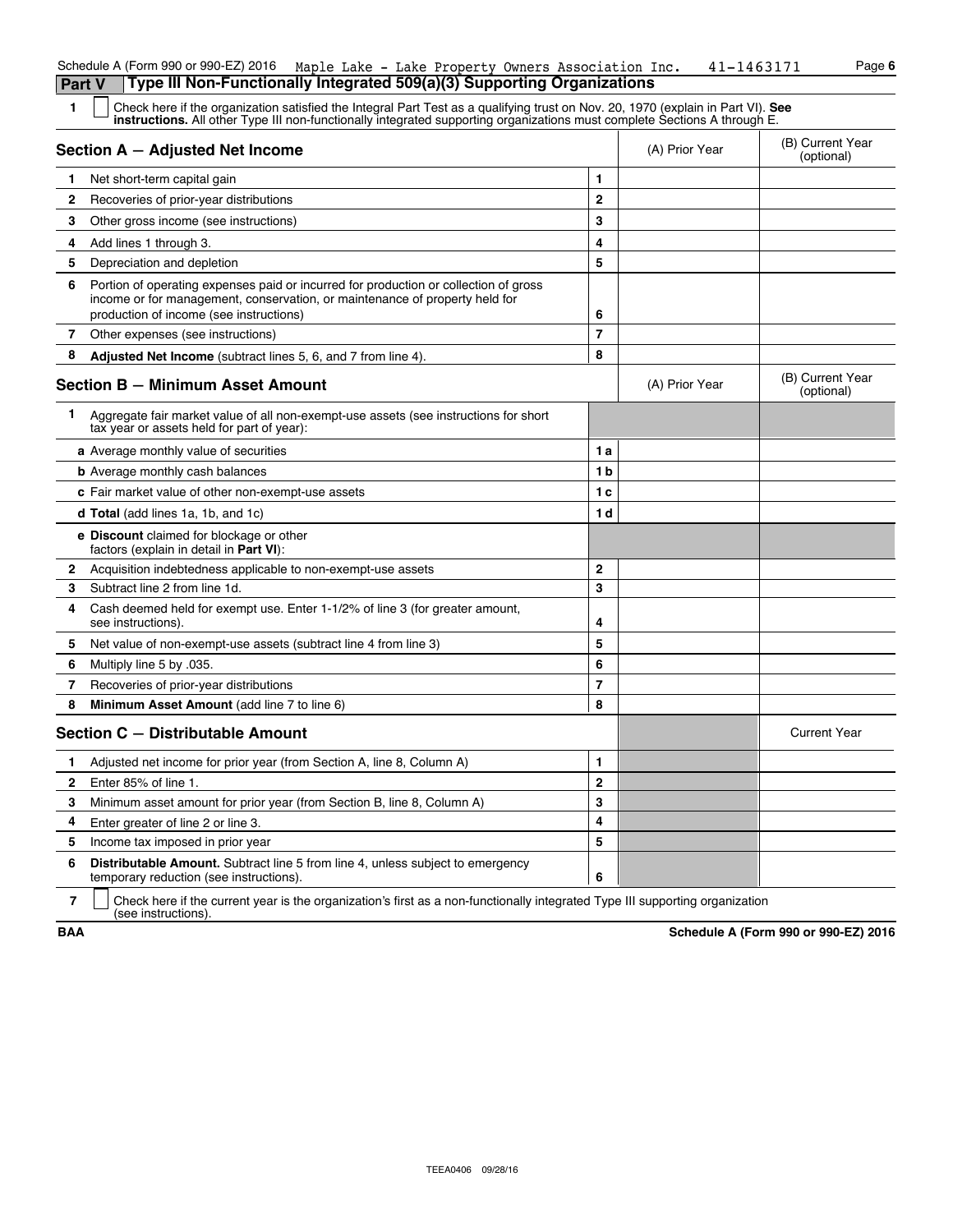| <b>Part V</b> | Type III Non-Functionally Integrated 509(a)(3) Supporting Organizations (continued)                                                                                           |                                              |                                               |                                                         |
|---------------|-------------------------------------------------------------------------------------------------------------------------------------------------------------------------------|----------------------------------------------|-----------------------------------------------|---------------------------------------------------------|
|               | <b>Section D - Distributions</b>                                                                                                                                              |                                              |                                               | <b>Current Year</b>                                     |
| 1.            | Amounts paid to supported organizations to accomplish exempt purposes                                                                                                         |                                              |                                               |                                                         |
| 2             | Amounts paid to perform activity that directly furthers exempt purposes of supported organizations,<br>in excess of income from activity                                      |                                              |                                               |                                                         |
| 3             | Administrative expenses paid to accomplish exempt purposes of supported organizations                                                                                         |                                              |                                               |                                                         |
| 4             | Amounts paid to acquire exempt-use assets                                                                                                                                     |                                              |                                               |                                                         |
| 5             | Qualified set-aside amounts (prior IRS approval required)                                                                                                                     |                                              |                                               |                                                         |
| 6             | Other distributions (describe in Part VI). See instructions.                                                                                                                  |                                              |                                               |                                                         |
| 7             | Total annual distributions. Add lines 1 through 6.                                                                                                                            |                                              |                                               |                                                         |
| 8             | Distributions to attentive supported organizations to which the organization is responsive (provide details<br>in Part VI). See instructions.                                 |                                              |                                               |                                                         |
| 9             | Distributable amount for 2016 from Section C, line 6                                                                                                                          |                                              |                                               |                                                         |
| 10            | Line 8 amount divided by Line 9 amount                                                                                                                                        |                                              |                                               |                                                         |
|               | Section E - Distribution Allocations (see instructions)                                                                                                                       | (i)<br><b>Excess</b><br><b>Distributions</b> | (ii)<br><b>Underdistributions</b><br>Pre-2016 | (iii)<br><b>Distributable</b><br><b>Amount for 2016</b> |
| 1.            | Distributable amount for 2016 from Section C, line 6                                                                                                                          |                                              |                                               |                                                         |
| 2             | Underdistributions, if any, for years prior to 2016 (reasonable<br>cause required - explain in Part VI). See instructions.                                                    |                                              |                                               |                                                         |
| 3             | Excess distributions carryover, if any, to 2016:                                                                                                                              |                                              |                                               |                                                         |
| а             |                                                                                                                                                                               |                                              |                                               |                                                         |
| b             |                                                                                                                                                                               |                                              |                                               |                                                         |
|               | <b>c</b> From 2013 $\ldots$ $\ldots$ .                                                                                                                                        |                                              |                                               |                                                         |
|               | <b>d</b> From $2014$ $\ldots$ $\ldots$ $\ldots$                                                                                                                               |                                              |                                               |                                                         |
|               | <b>e</b> From 2015                                                                                                                                                            |                                              |                                               |                                                         |
|               | f Total of lines 3a through e                                                                                                                                                 |                                              |                                               |                                                         |
|               | g Applied to underdistributions of prior years                                                                                                                                |                                              |                                               |                                                         |
|               | <b>h</b> Applied to 2016 distributable amount                                                                                                                                 |                                              |                                               |                                                         |
|               | <i>i</i> Carryover from 2011 not applied (see instructions)                                                                                                                   |                                              |                                               |                                                         |
|               | Remainder. Subtract lines 3g, 3h, and 3i from 3f.                                                                                                                             |                                              |                                               |                                                         |
| 4             | Distributions for 2016 from Section D.<br>\$<br>line $7$ :                                                                                                                    |                                              |                                               |                                                         |
|               | a Applied to underdistributions of prior years                                                                                                                                |                                              |                                               |                                                         |
|               | <b>b</b> Applied to 2016 distributable amount                                                                                                                                 |                                              |                                               |                                                         |
|               | c Remainder. Subtract lines 4a and 4b from 4.                                                                                                                                 |                                              |                                               |                                                         |
| 5             | Remaining underdistributions for years prior to 2016, if any.<br>Subtract lines 3g and 4a from line 2. For result greater than<br>zero, explain in Part VI. See instructions. |                                              |                                               |                                                         |
| 6             | Remaining underdistributions for 2016. Subtract lines 3h and 4b<br>from line 1. For result greater than zero, explain in Part VI. See<br>instructions.                        |                                              |                                               |                                                         |
| 7             | Excess distributions carryover to 2017. Add lines 3j and 4c.                                                                                                                  |                                              |                                               |                                                         |
| 8             | Breakdown of line 7:                                                                                                                                                          |                                              |                                               |                                                         |
| а             |                                                                                                                                                                               |                                              |                                               |                                                         |
|               | <b>b</b> Excess from $2013$ $\ldots$                                                                                                                                          |                                              |                                               |                                                         |
|               | $C$ Excess from 2014 $\ldots$                                                                                                                                                 |                                              |                                               |                                                         |
|               | <b>d</b> Excess from 2015 $\ldots$                                                                                                                                            |                                              |                                               |                                                         |
|               | <b>e</b> Excess from 2016 $\ldots$                                                                                                                                            |                                              |                                               |                                                         |

**BAA Schedule A (Form 990 or 990-EZ) 2016**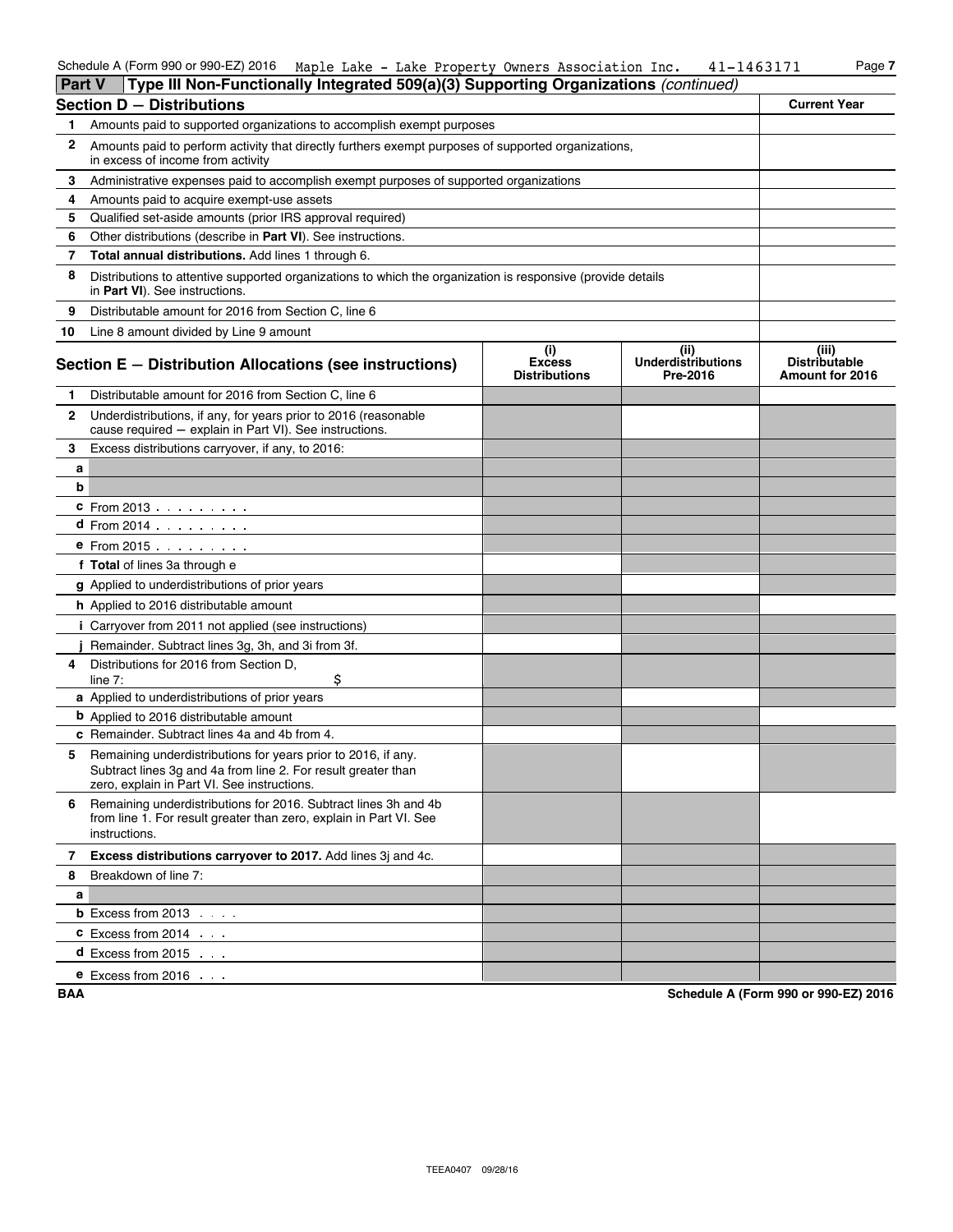**Part VI Supplemental Information.** Provide the explanations required by Part II, line 10; Part II, line 17a or 17b;Part III, line 12; Part IV,<br>Section A, lines 1, 2, 3b, 3c, 4b, 4c, 5a, 6, 9a, 9b, 9c, 11a, 11b, and 11c; P Part IV, Section D, lines 2 and 3; Part IV, Section E, lines 1c, 2a, 2b, 3a, and 3b; Part V, line 1; Part V, Section B, line 1e; Part V, Section D, lines 5, 6, and 8; and Part V, Section E, lines 2, 5, and 6. Also complete this part for any additional information. (See instructions.)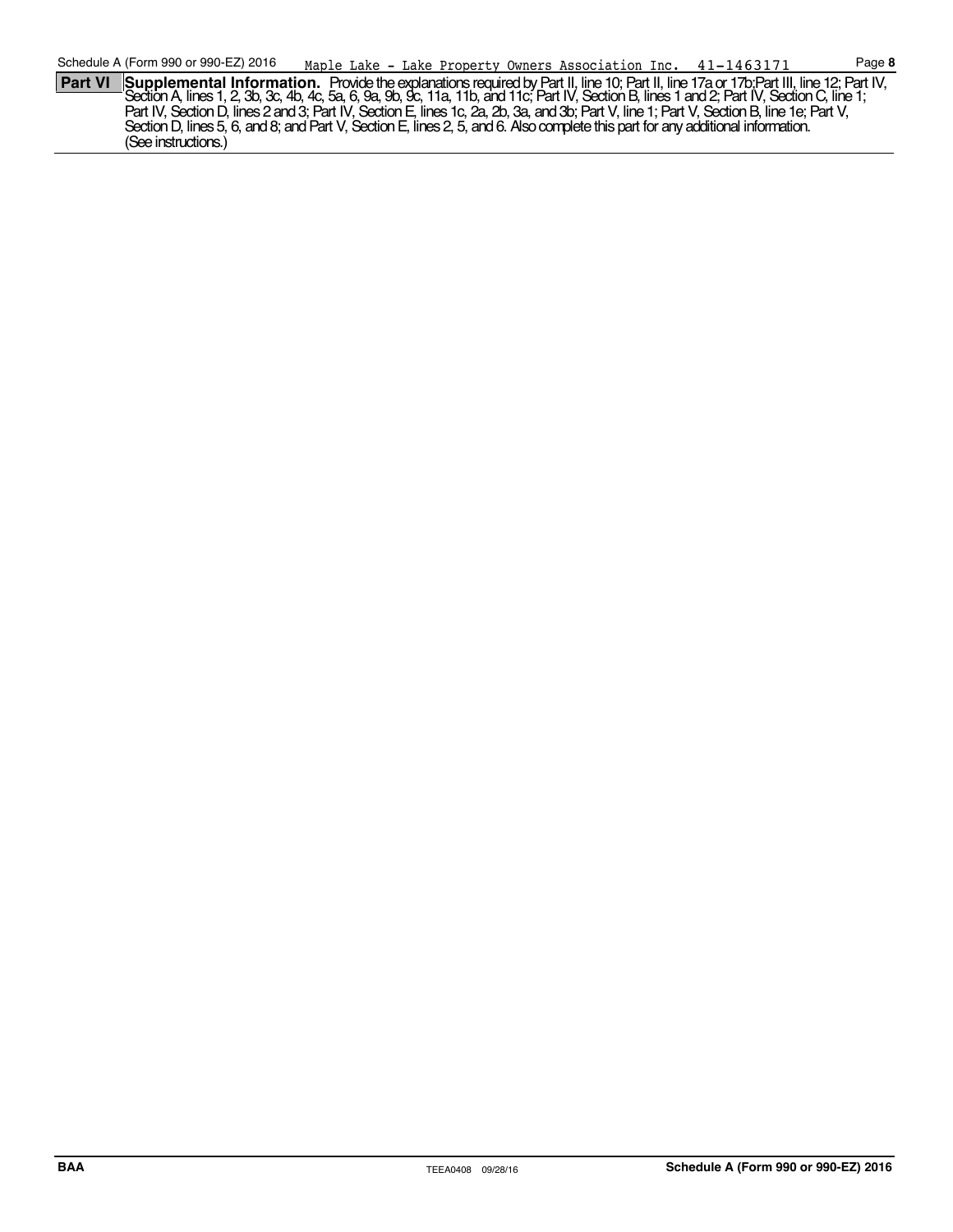|                                                                                                                                                                                                  |                                       |     |                                                                      | Supplemental Information Regarding Fundraising or Gaming Activities                                                                                                 |  |                                                                              | OMB No. 1545-0047                                       |
|--------------------------------------------------------------------------------------------------------------------------------------------------------------------------------------------------|---------------------------------------|-----|----------------------------------------------------------------------|---------------------------------------------------------------------------------------------------------------------------------------------------------------------|--|------------------------------------------------------------------------------|---------------------------------------------------------|
| <b>SCHEDULE G</b><br>(Form 990 or 990-EZ)                                                                                                                                                        |                                       |     |                                                                      | Complete if the organization answered 'Yes' on Form 990, Part IV, line 17, 18, or 19, or if the<br>organization entered more than \$15,000 on Form 990-EZ, line 6a. |  |                                                                              | 2016                                                    |
| Attach to Form 990 or Form 990-EZ<br>Department of the Treasury<br>Information about Schedule G (Form 990 or 990-EZ) and its instructions is at www.irs.gov/form990.<br>Internal Revenue Service |                                       |     |                                                                      |                                                                                                                                                                     |  |                                                                              | <b>Open to Public</b><br>Inspection                     |
| Name of the organization                                                                                                                                                                         | <b>Employer identification number</b> |     |                                                                      |                                                                                                                                                                     |  |                                                                              |                                                         |
| Maple Lake - Lake Property Owners Association Inc.                                                                                                                                               | 41-1463171                            |     |                                                                      |                                                                                                                                                                     |  |                                                                              |                                                         |
| Fundraising Activities. Complete if the organization answered 'Yes' on Form 990, Part IV, line 17.<br><b>Part I</b><br>Form 990-EZ filers are not required to complete this part.                |                                       |     |                                                                      |                                                                                                                                                                     |  |                                                                              |                                                         |
| Indicate whether the organization raised funds through any of the following activities. Check all that apply.<br>1                                                                               |                                       |     |                                                                      |                                                                                                                                                                     |  |                                                                              |                                                         |
| Mail solicitations<br>a                                                                                                                                                                          |                                       |     | e                                                                    | Solicitation of non-government grants                                                                                                                               |  |                                                                              |                                                         |
| Internet and email solicitations<br>b<br>Phone solicitations<br>c                                                                                                                                |                                       |     | f<br>g                                                               | Solicitation of government grants<br>Special fundraising events                                                                                                     |  |                                                                              |                                                         |
| In-person solicitations<br>d                                                                                                                                                                     |                                       |     |                                                                      |                                                                                                                                                                     |  |                                                                              |                                                         |
| 2a Did the organization have a written or oral agreement with any individual (including officers, directors, trustees, or key                                                                    |                                       |     |                                                                      |                                                                                                                                                                     |  |                                                                              |                                                         |
| b If 'Yes,' list the 10 highest paid individuals or entities (fundraisers) pursuant to agreements under which the fundraiser is to be                                                            |                                       |     |                                                                      |                                                                                                                                                                     |  |                                                                              | <b>Yes</b><br>No                                        |
| compensated at least \$5,000 by the organization.                                                                                                                                                |                                       |     |                                                                      |                                                                                                                                                                     |  |                                                                              |                                                         |
| (i) Name and address of individual<br>or entity (fundraiser)                                                                                                                                     | (ii) Activity                         |     | (iii) Did fundraiser<br>have custody or control<br>of contributions? | (iv) Gross receipts<br>from activity                                                                                                                                |  | (v) Amount paid to<br>(or retained by)<br>fundraiser listed in<br>column (i) | (vi) Amount paid to<br>(or retained by)<br>organization |
|                                                                                                                                                                                                  |                                       | Yes | No                                                                   |                                                                                                                                                                     |  |                                                                              |                                                         |
| 1                                                                                                                                                                                                |                                       |     |                                                                      |                                                                                                                                                                     |  |                                                                              |                                                         |
|                                                                                                                                                                                                  |                                       |     |                                                                      |                                                                                                                                                                     |  |                                                                              |                                                         |
| $\mathbf{2}$                                                                                                                                                                                     |                                       |     |                                                                      |                                                                                                                                                                     |  |                                                                              |                                                         |
|                                                                                                                                                                                                  |                                       |     |                                                                      |                                                                                                                                                                     |  |                                                                              |                                                         |
|                                                                                                                                                                                                  |                                       |     |                                                                      |                                                                                                                                                                     |  |                                                                              |                                                         |
| 3                                                                                                                                                                                                |                                       |     |                                                                      |                                                                                                                                                                     |  |                                                                              |                                                         |
|                                                                                                                                                                                                  |                                       |     |                                                                      |                                                                                                                                                                     |  |                                                                              |                                                         |
| 4                                                                                                                                                                                                |                                       |     |                                                                      |                                                                                                                                                                     |  |                                                                              |                                                         |
|                                                                                                                                                                                                  |                                       |     |                                                                      |                                                                                                                                                                     |  |                                                                              |                                                         |
| 5                                                                                                                                                                                                |                                       |     |                                                                      |                                                                                                                                                                     |  |                                                                              |                                                         |
|                                                                                                                                                                                                  |                                       |     |                                                                      |                                                                                                                                                                     |  |                                                                              |                                                         |
|                                                                                                                                                                                                  |                                       |     |                                                                      |                                                                                                                                                                     |  |                                                                              |                                                         |
| 6                                                                                                                                                                                                |                                       |     |                                                                      |                                                                                                                                                                     |  |                                                                              |                                                         |
|                                                                                                                                                                                                  |                                       |     |                                                                      |                                                                                                                                                                     |  |                                                                              |                                                         |
| $\overline{7}$                                                                                                                                                                                   |                                       |     |                                                                      |                                                                                                                                                                     |  |                                                                              |                                                         |
|                                                                                                                                                                                                  |                                       |     |                                                                      |                                                                                                                                                                     |  |                                                                              |                                                         |
| 8                                                                                                                                                                                                |                                       |     |                                                                      |                                                                                                                                                                     |  |                                                                              |                                                         |
|                                                                                                                                                                                                  |                                       |     |                                                                      |                                                                                                                                                                     |  |                                                                              |                                                         |
|                                                                                                                                                                                                  |                                       |     |                                                                      |                                                                                                                                                                     |  |                                                                              |                                                         |
| 9                                                                                                                                                                                                |                                       |     |                                                                      |                                                                                                                                                                     |  |                                                                              |                                                         |
|                                                                                                                                                                                                  |                                       |     |                                                                      |                                                                                                                                                                     |  |                                                                              |                                                         |
| 10                                                                                                                                                                                               |                                       |     |                                                                      |                                                                                                                                                                     |  |                                                                              |                                                         |
|                                                                                                                                                                                                  |                                       |     |                                                                      |                                                                                                                                                                     |  |                                                                              |                                                         |
| Total .                                                                                                                                                                                          |                                       |     |                                                                      |                                                                                                                                                                     |  |                                                                              |                                                         |
| List all states in which the organization is registered or licensed to solicit contributions or has been notified it is exempt from registration<br>3                                            |                                       |     |                                                                      |                                                                                                                                                                     |  |                                                                              |                                                         |
| or licensing.                                                                                                                                                                                    |                                       |     |                                                                      |                                                                                                                                                                     |  |                                                                              |                                                         |
|                                                                                                                                                                                                  |                                       |     |                                                                      |                                                                                                                                                                     |  |                                                                              |                                                         |
|                                                                                                                                                                                                  |                                       |     |                                                                      |                                                                                                                                                                     |  |                                                                              |                                                         |
|                                                                                                                                                                                                  |                                       |     |                                                                      |                                                                                                                                                                     |  |                                                                              |                                                         |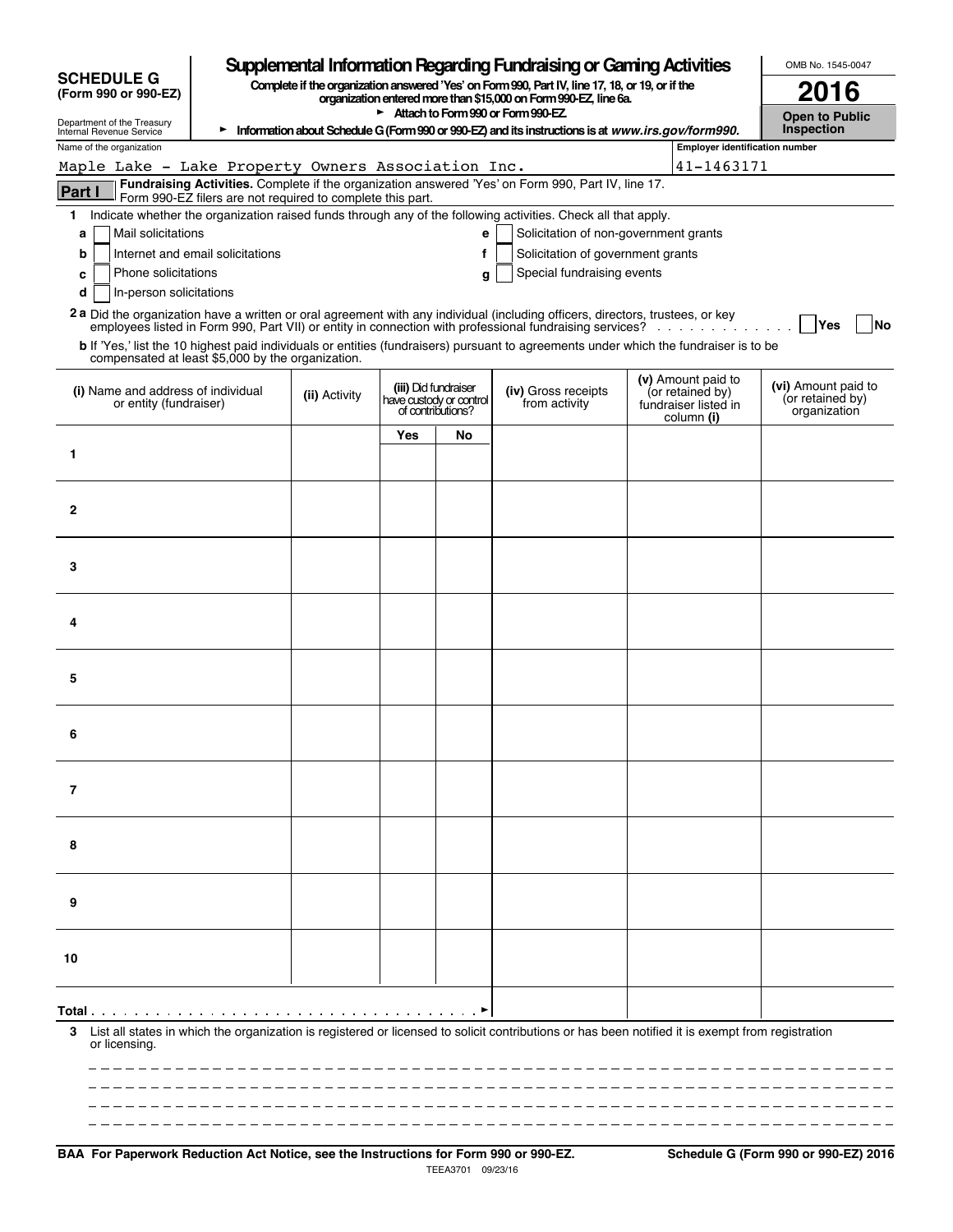| Schedule G (Form 990 or 990-EZ) 2016 Maple Lake - Lake Property Owners Association Inc. 41-1463171                          |  |  |  | Page 2 |
|-----------------------------------------------------------------------------------------------------------------------------|--|--|--|--------|
| <b>Part II   Fundraising Events.</b> Complete if the organization answered 'Yes' on Form 990, Part IV, line 18, or reported |  |  |  |        |

more than \$15,000 of fundraising event contributions and gross income on Form 990-EZ, lines 1 and 6b. List events with gross receipts greater than \$5,000.

|                            |                                   | $\frac{1}{2}$                                                                                                                                          |                   |                                                     |                        |                                                                 |  |  |  |
|----------------------------|-----------------------------------|--------------------------------------------------------------------------------------------------------------------------------------------------------|-------------------|-----------------------------------------------------|------------------------|-----------------------------------------------------------------|--|--|--|
|                            |                                   |                                                                                                                                                        | (a) Event $#1$    | (b) Event $#2$                                      | (c) Other events       | (d) Total events<br>(add column (a)                             |  |  |  |
|                            |                                   |                                                                                                                                                        | Ice Fishing Derby |                                                     |                        | through column $(c)$ )                                          |  |  |  |
|                            |                                   |                                                                                                                                                        | (event type)      | (event type)                                        | (total number)         |                                                                 |  |  |  |
| ロマロスロ                      | 1                                 |                                                                                                                                                        | 19,391.           |                                                     |                        | 19,391.                                                         |  |  |  |
| Е                          | $\mathbf{2}$                      | Less: Contributions                                                                                                                                    |                   |                                                     |                        |                                                                 |  |  |  |
|                            | 3                                 | Gross income (line 1 minus line 2)                                                                                                                     | 19,391.           |                                                     |                        | 19,391.                                                         |  |  |  |
|                            |                                   |                                                                                                                                                        |                   |                                                     |                        |                                                                 |  |  |  |
|                            | 4                                 |                                                                                                                                                        | 9,391.            |                                                     |                        | 9,391.                                                          |  |  |  |
| P                          | 5                                 | Noncash prizes                                                                                                                                         |                   |                                                     |                        |                                                                 |  |  |  |
| R<br>E<br>C<br>T           | 6                                 | Rent/facility costs                                                                                                                                    |                   |                                                     |                        |                                                                 |  |  |  |
|                            |                                   | 7 Food and beverages                                                                                                                                   |                   |                                                     |                        |                                                                 |  |  |  |
| 0002m7Xm                   | 8                                 |                                                                                                                                                        |                   |                                                     |                        |                                                                 |  |  |  |
|                            | 9                                 |                                                                                                                                                        | 5,228.            |                                                     |                        | 5,228.                                                          |  |  |  |
|                            | 10                                |                                                                                                                                                        |                   |                                                     |                        |                                                                 |  |  |  |
|                            |                                   |                                                                                                                                                        |                   |                                                     |                        | 14,619.                                                         |  |  |  |
|                            | 11                                |                                                                                                                                                        |                   |                                                     |                        | 4,772.                                                          |  |  |  |
|                            |                                   | Part III Gaming. Complete if the organization answered 'Yes' on Form 990, Part IV, line 19, or reported more than<br>\$15,000 on Form 990-EZ, line 6a. |                   |                                                     |                        |                                                                 |  |  |  |
|                            |                                   |                                                                                                                                                        |                   |                                                     |                        |                                                                 |  |  |  |
| R<br>E<br>V                |                                   |                                                                                                                                                        | (a) Bingo         | (b) Pull tabs/instant<br>bingo/progressive<br>bingo | (c) Other gaming       | (d) Total gaming<br>(add column $(a)$<br>through column $(c)$ ) |  |  |  |
| E<br>N<br>U<br>Е           | 1.                                | Gross revenue                                                                                                                                          |                   |                                                     |                        |                                                                 |  |  |  |
|                            | $\mathbf{2}$                      | Cash prizes                                                                                                                                            |                   |                                                     |                        |                                                                 |  |  |  |
| D I RENSE<br>C T RECT<br>S | з                                 | Noncash prizes                                                                                                                                         |                   |                                                     |                        |                                                                 |  |  |  |
|                            | 4                                 | Rent/facility costs                                                                                                                                    |                   |                                                     |                        |                                                                 |  |  |  |
|                            | 5                                 | Other direct expenses.                                                                                                                                 |                   |                                                     |                        |                                                                 |  |  |  |
|                            | 6                                 | Volunteer labor                                                                                                                                        | နွ<br>Yes<br>No   | နွ<br>Yes<br>No                                     | နွ<br>Yes<br><b>No</b> |                                                                 |  |  |  |
|                            | 7                                 |                                                                                                                                                        |                   |                                                     |                        |                                                                 |  |  |  |
|                            | 8                                 |                                                                                                                                                        |                   |                                                     |                        |                                                                 |  |  |  |
| 9                          |                                   | Enter the state(s) in which the organization conducts gaming activities:<br><b>b</b> If 'No,' explain:                                                 |                   |                                                     |                        | $\bigcap$ Yes<br><b>No</b>                                      |  |  |  |
|                            | No<br><b>b</b> If 'Yes,' explain: |                                                                                                                                                        |                   |                                                     |                        |                                                                 |  |  |  |

**BAA** TEEA3702 09/23/16 **Schedule G (Form 990 or 990-EZ) 2016**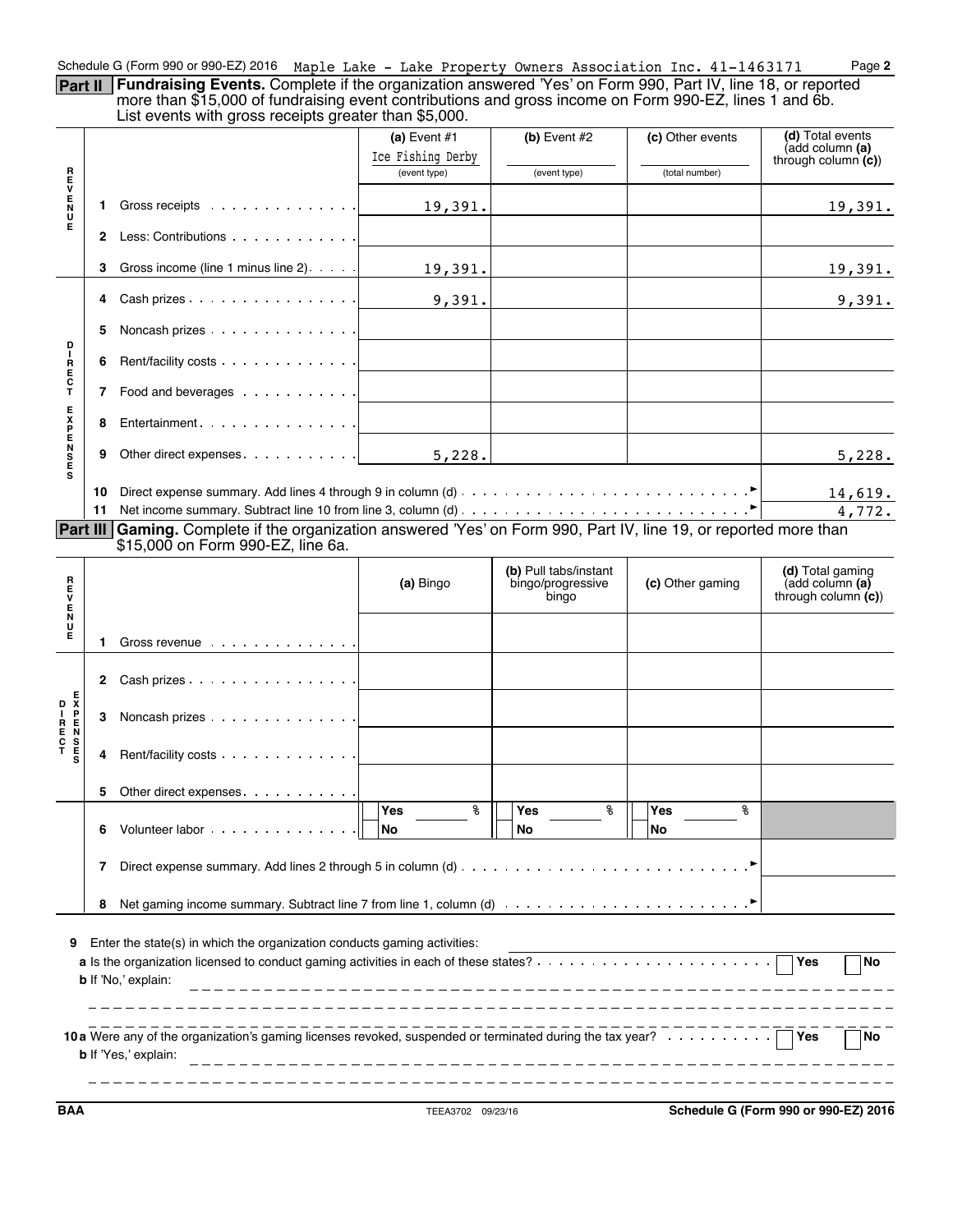|    | Schedule G (Form 990 or 990-EZ) 2016 Maple Lake – Lake Property Owners Association Inc. 41-1463171                                                                                                                                                                                                                                                                                                                                                                               | Page 3    |
|----|----------------------------------------------------------------------------------------------------------------------------------------------------------------------------------------------------------------------------------------------------------------------------------------------------------------------------------------------------------------------------------------------------------------------------------------------------------------------------------|-----------|
| 11 | Yes                                                                                                                                                                                                                                                                                                                                                                                                                                                                              | <b>No</b> |
| 12 | Is the organization a grantor, beneficiary or trustee of a trust, or a member of a partnership or other entity formed to<br>Yes                                                                                                                                                                                                                                                                                                                                                  | <b>No</b> |
|    | 13 Indicate the percentage of gaming activity conducted in:                                                                                                                                                                                                                                                                                                                                                                                                                      |           |
|    |                                                                                                                                                                                                                                                                                                                                                                                                                                                                                  | ៖         |
|    |                                                                                                                                                                                                                                                                                                                                                                                                                                                                                  | ዿ         |
|    | 14 Enter the name and address of the person who prepares the organization's gaming/special events books and records:                                                                                                                                                                                                                                                                                                                                                             |           |
|    | Name $\blacktriangleright$                                                                                                                                                                                                                                                                                                                                                                                                                                                       |           |
|    | Address $\blacktriangleright$                                                                                                                                                                                                                                                                                                                                                                                                                                                    |           |
|    | 15a Does the organization have a contract with a third party from whom the organization receives gaming revenue?   Yes<br><b>b</b> If 'Yes,' enter the amount of gaming revenue received by the organization $\bullet$ $\circ$ $\bullet$ $\circ$ $\bullet$ $\circ$ $\circ$ $\circ$ and the amount<br>of gaming revenue retained by the third party $\begin{bmatrix} 1 & 1 \\ 2 & -1 & -1 \\ 3 & -1 & -1 \end{bmatrix}$<br>c If 'Yes,' enter name and address of the third party: | No        |
|    | Name $\blacktriangleright$                                                                                                                                                                                                                                                                                                                                                                                                                                                       |           |
|    | Address ►                                                                                                                                                                                                                                                                                                                                                                                                                                                                        |           |
| 16 | Gaming manager information:                                                                                                                                                                                                                                                                                                                                                                                                                                                      |           |
|    | Name <b>F</b>                                                                                                                                                                                                                                                                                                                                                                                                                                                                    |           |
|    | Gaming manager compensation $\rightarrow$ $\frac{1}{2}$ $\rightarrow$ $\frac{1}{2}$ $\rightarrow$ $\frac{1}{2}$ $\rightarrow$ $\frac{1}{2}$ $\rightarrow$ $\frac{1}{2}$                                                                                                                                                                                                                                                                                                          |           |
|    | Description of services provided                                                                                                                                                                                                                                                                                                                                                                                                                                                 |           |
|    | Director/officer<br>Employee<br>Independent contractor                                                                                                                                                                                                                                                                                                                                                                                                                           |           |
| 17 | Mandatory distributions                                                                                                                                                                                                                                                                                                                                                                                                                                                          |           |
|    | a Is the organization required under state law to make charitable distributions from the gaming proceeds to retain the<br>state gaming license?<br>Yes                                                                                                                                                                                                                                                                                                                           | <b>No</b> |
|    | <b>b</b> Enter the amount of distributions required under state law to be distributed to other exempt organizations or spent in the                                                                                                                                                                                                                                                                                                                                              |           |
|    | organization's own exempt activities during the tax year                                                                                                                                                                                                                                                                                                                                                                                                                         |           |
|    | Supplemental Information. Provide the explanations required by Part I, line 2b, columns (iii) and (v);<br><b>Part IV</b><br>and Part III, lines 9, 9b, 10b, 15b, 15c, 16, and 17b, as applicable. Also provide any additional<br>information. See instructions                                                                                                                                                                                                                   |           |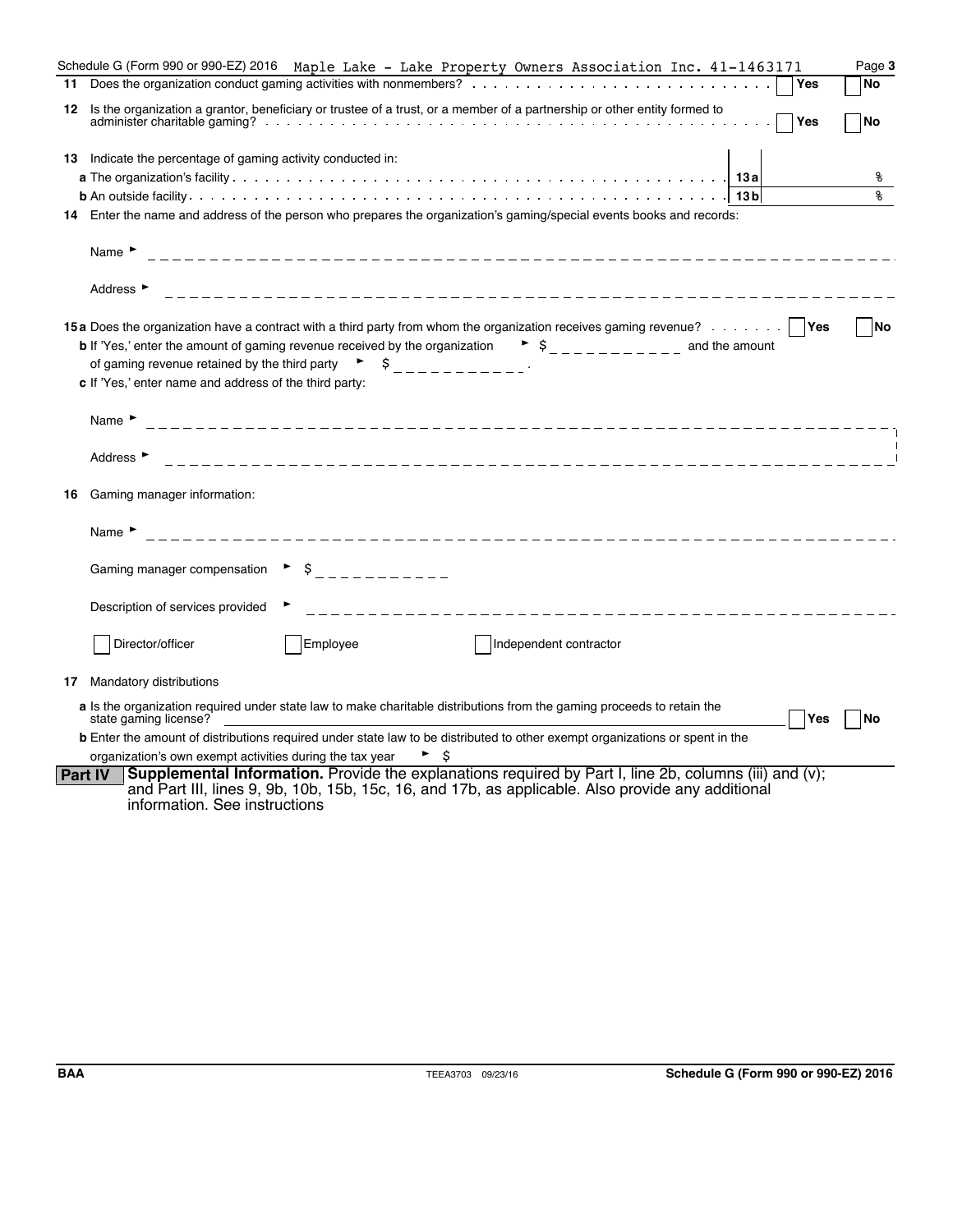| <b>SCHEDULE O</b>                                      | Supplemental Information to Form 990 or 990-EZ                            |                                       | OMB No. 1545-0047 |
|--------------------------------------------------------|---------------------------------------------------------------------------|---------------------------------------|-------------------|
| (Form 990 or 990-EZ)                                   | Complete to provide information for responses to specific questions on    | 2016                                  |                   |
| Department of the Treasury<br>Internal Revenue Service | Information about Schedule O (Form 990 or 990-EZ) and its instructions is | Open to Public<br><b>Inspection</b>   |                   |
| Name of the organization                               |                                                                           | <b>Employer identification number</b> |                   |
| Maple Lake - Lake Property Owners Association Inc.     | 41-1463171                                                                |                                       |                   |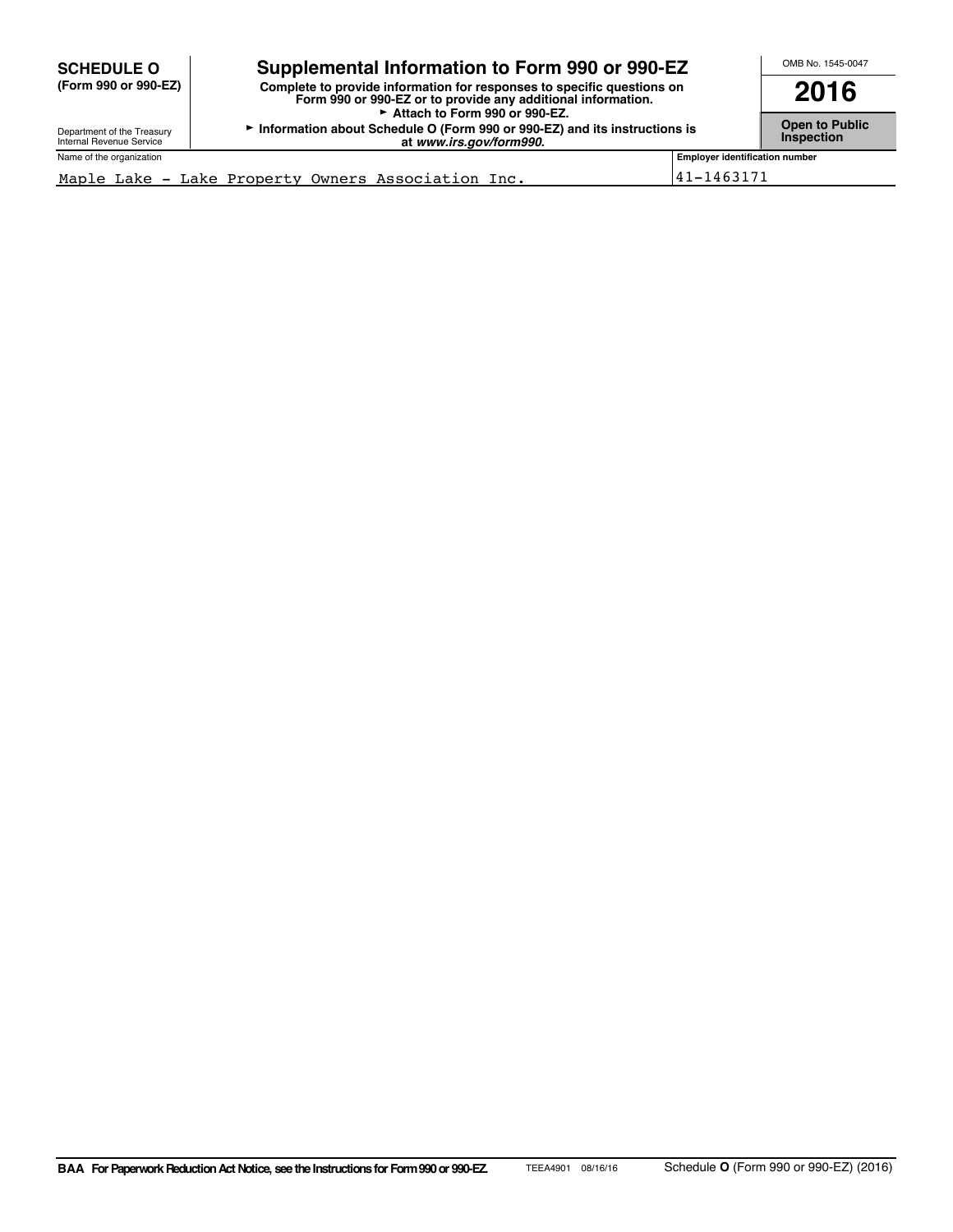Schedule O (Form 990 or 990-EZ), Supplemental Information to Form 990 or 990-EZ **Form 990-EZ, Part I, Line 16 Other Expenses**

| Other expenses (describe in Schedule O) |        |
|-----------------------------------------|--------|
| Accounting and Tax Services             | 355.   |
| Postage and Mailing Service             | 251.   |
| Lake Operation - Portable Toilets       | 140.   |
| Website Expenses                        | 543.   |
| Insurance $-$ D&O                       | 1,387. |
| Membership and Dues related costs       | 100.   |
| Summer Event Expenses                   | 75.    |
| Directory Expenses                      | 1,533. |
| Spring Membership Meeting Costs         | 133.   |
| Total                                   | 4,517. |

Form 990-EZ, Part III, Statement of Program Service Accomplishments **Organization's Primary Exempt Purpose**

Monitoring and maintenance of lake water quality, control of invasive plant species and prevention of zebra mussel infestation.

## Form 990-EZ, Page 2, Part IV

**List of Officers, Directors, Trustees, & Key Employees Stmt**

| (a)<br>Name and title              | (b)<br>Average hours<br>per week<br>devoted to<br>position | (c)<br>Reportable<br>compensation<br>(Forms<br>W-2/1099-MISC)<br>(if not paid,<br>$enter -0-$ ) | (d)<br>Health<br>benefits,<br>contributions<br>to employee<br>benefit plans,<br>and deferred<br>compensation | (e)<br>Estimated<br>amount of<br>other<br>compen-<br>sation |
|------------------------------------|------------------------------------------------------------|-------------------------------------------------------------------------------------------------|--------------------------------------------------------------------------------------------------------------|-------------------------------------------------------------|
| Person $\ldots$   X<br>Business.   |                                                            |                                                                                                 |                                                                                                              |                                                             |
| Benson, Sheila                     |                                                            |                                                                                                 |                                                                                                              |                                                             |
| Title Director                     | 0.00                                                       | $0$ .                                                                                           | $0$ .                                                                                                        | $0$ .                                                       |
| Person<br>X<br>Business.           |                                                            |                                                                                                 |                                                                                                              |                                                             |
| Decker, Paul                       |                                                            |                                                                                                 |                                                                                                              |                                                             |
| Title Director                     | 1.00                                                       | 0.                                                                                              | $0$ .                                                                                                        | $0$ .                                                       |
| Person<br>Business.  <br>X         |                                                            |                                                                                                 |                                                                                                              |                                                             |
| Johnson, Robert                    |                                                            |                                                                                                 |                                                                                                              |                                                             |
| Title . Director                   | 0.00                                                       | 0.                                                                                              | 0.                                                                                                           | $0$ .                                                       |
| Person<br>$\mathbf{X}$<br>Business |                                                            |                                                                                                 |                                                                                                              |                                                             |
| Peterson, Brian                    |                                                            |                                                                                                 |                                                                                                              |                                                             |
| Title Director                     | 0.00                                                       | 0.                                                                                              | 0.                                                                                                           | $0$ .                                                       |
| Person $\ldots$   X<br>Business.   |                                                            |                                                                                                 |                                                                                                              |                                                             |
| Pribyl, Ted                        |                                                            |                                                                                                 |                                                                                                              |                                                             |
| Title Director                     | 0.00                                                       | $0$ .                                                                                           | $0$ .                                                                                                        | $0$ .                                                       |
| Person<br>X<br>Business            |                                                            |                                                                                                 |                                                                                                              |                                                             |
| Ruddle, Bill                       |                                                            |                                                                                                 |                                                                                                              |                                                             |
| Title Director                     | 0.00                                                       | 0.                                                                                              | 0.                                                                                                           | $0$ .                                                       |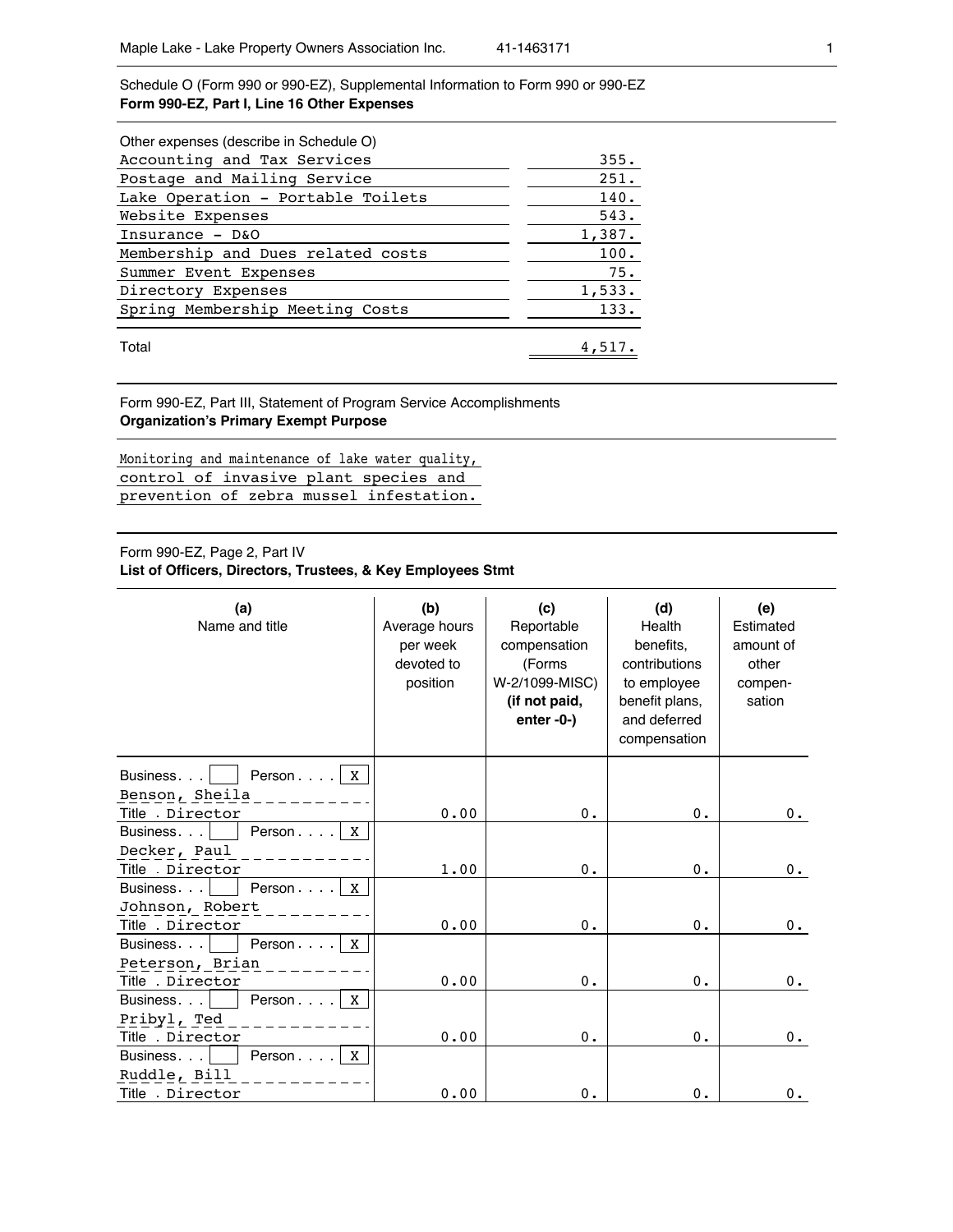Schedule O (Form 990 or 990-EZ), Supplemental Information to Form 990 or 990-EZ **Form 990-EZ, Page 1, Part I, Line 20** 

| <b>Description</b>                   | Amount     |
|--------------------------------------|------------|
| Program Expenses - Lake Weed Control | $-28,017.$ |
| Total                                | $-28,017.$ |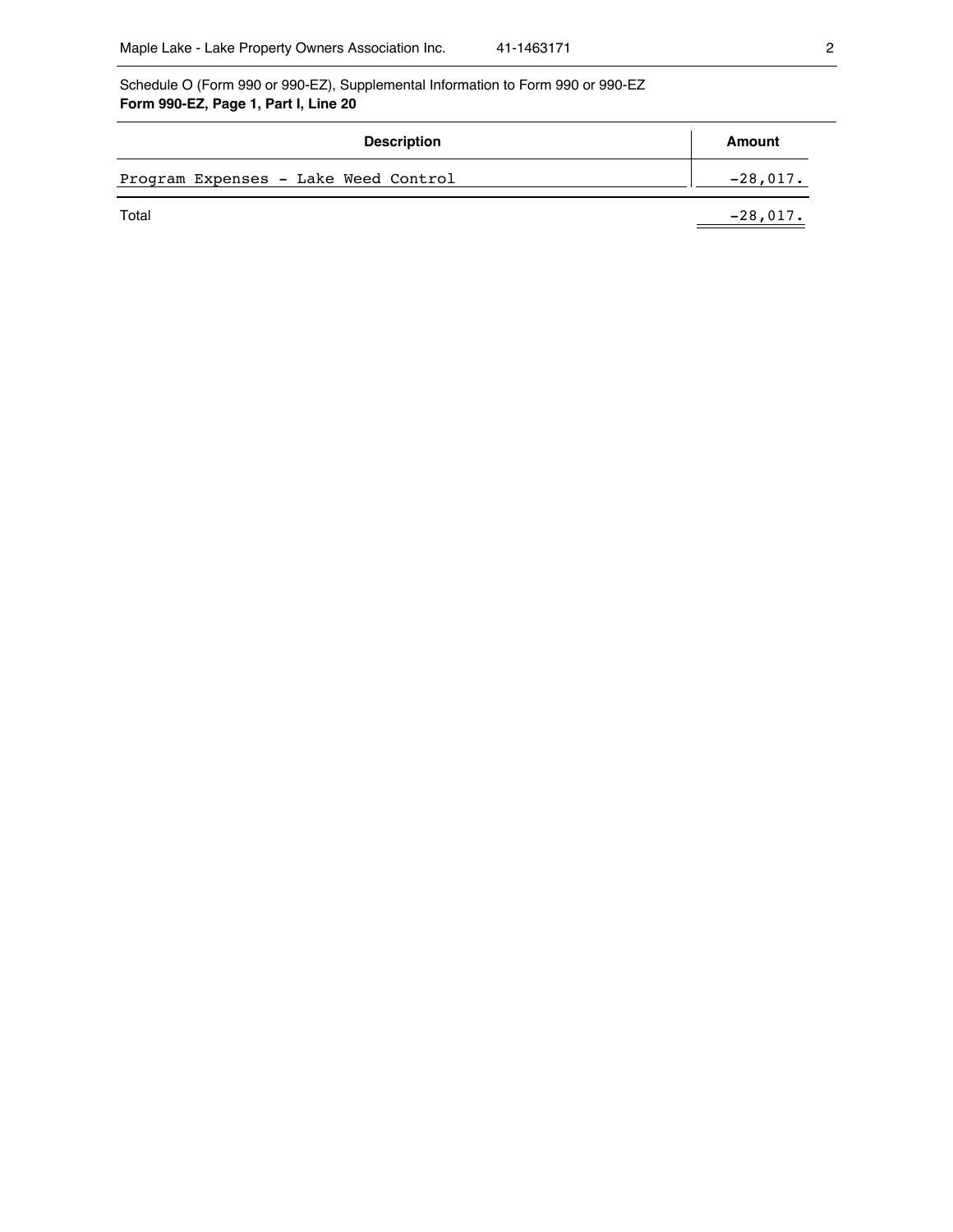# **Supporting Statement of:**

Form 990-EZ/Line 6b

| <b>Description</b>      | Amount  |
|-------------------------|---------|
| Sponsorship Advertising | 2,600.  |
| Clothing Sales          | 1,189.  |
| Fall Fundraiser         | 1,090.  |
| Raffle Tickets          | 8,695.  |
| Sponsorship Funding     | 6, 250. |
| Clothing Sales          | 96.     |
| Total                   | 19,920. |

# **Supporting Statement of:**

Form 990-EZ/Line 6c

| <b>Description</b>       | Amount  |
|--------------------------|---------|
| Event Clothing Costs     | 1,538.  |
| Permits                  | 295.    |
| Storage Rental           | 780.    |
| Equipment Rental         | 1,177.  |
| Event Signage            | 294.    |
| Event Advertising        | 2,682.  |
| Event Website            | 1,045.  |
| Event Tickets and Prizes | 4,704.  |
| Raffle Prize Ice House   | 4,900.  |
| Fall Fundraiser Supplies | 1,843.  |
| Safety Clothing          | 180.    |
| Total                    | 19,438. |

# **Supporting Statement of:**

Sch. A, page 3/Gifts, Grants, Fees Amt.-1

| <b>Description</b>                | Amount            |
|-----------------------------------|-------------------|
| DNR Grant 2012<br>Membership Dues | 12,646.<br>4,765. |
| Total                             | 17,411.           |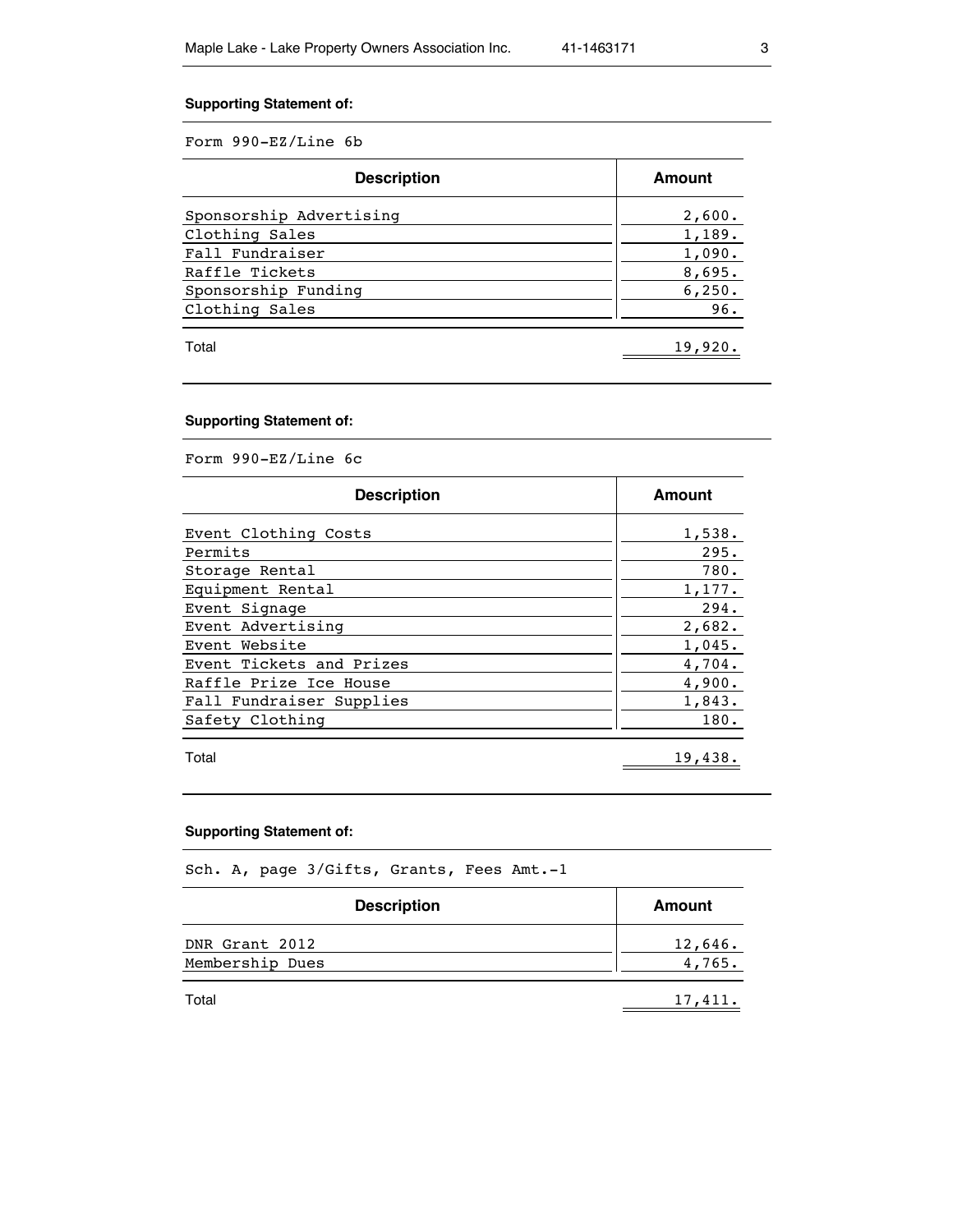## **Supporting Statement of:**

Sch. A, page 3/Gifts, Grants, Fees Amt.-2

| <b>Description</b>                            | Amount           |
|-----------------------------------------------|------------------|
| Sponsorship Donations 2013<br>Membership Dues | 2,700.<br>4,725. |
| Total                                         | 7,425.           |

## **Supporting Statement of:**

Sch. A, page 3/Gifts, Grants, Fees Amt.-3

| <b>Description</b>        | Amount  |
|---------------------------|---------|
| Membership Dues 2014      | 5,315.  |
| Sponsorship Donations     | 2,352.  |
| Government Grant from DNR | 4,200.  |
| Total                     | 11,867. |

## **Supporting Statement of:**

Sch. A, page 3/Gifts, Grants, Fees Amt.-4

| <b>Description</b> | Amount  |
|--------------------|---------|
| Membership Dues    | 5,100.  |
| Grants             | 7,000.  |
| Sponsorships       | 2,625.  |
| Donations          | 20.     |
| Total              | 14,745. |

## **Supporting Statement of:**

Sch. A, page 3/Gifts, Grants, Fees Amt.-5

| <b>Description</b> | <b>Amount</b> |
|--------------------|---------------|
| Grants             | 5,000.        |
| Membership Dues    | 4,803.        |
| Sponsorships       | 10,600.       |
| Contributions      | 489.          |
| Total              | 20,892.       |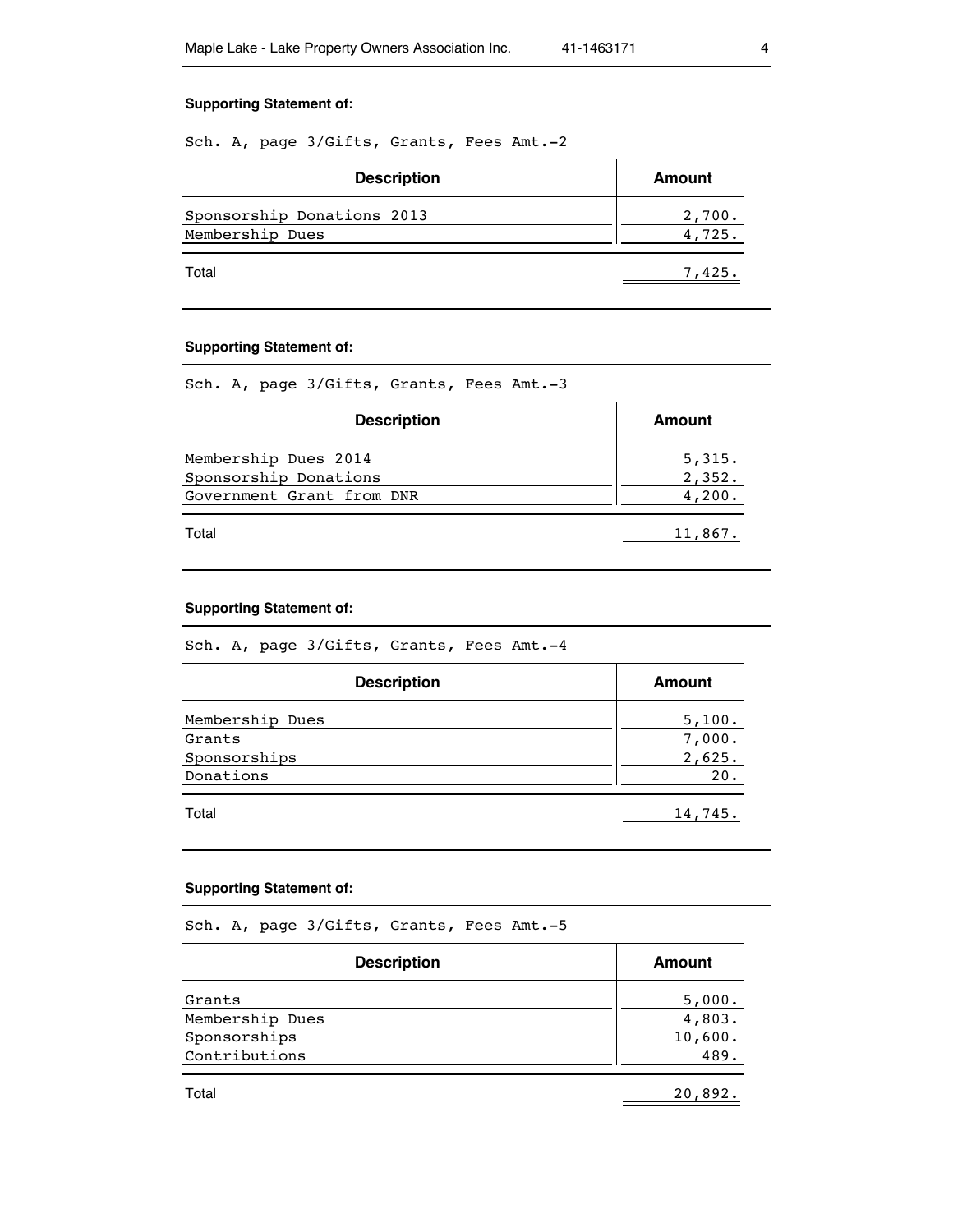## **Supporting Statement of:**

Sch. A, page 3/Gross Receipts-1

| <b>Description</b>                    | Amount     |
|---------------------------------------|------------|
| Total Operating Revenues - Gross 2012 | 36,872.    |
| Interest Income                       | $-19.$     |
| Sponsorship funds, DNR grant, Dues    | $-17,411.$ |
| Post closing adjustment Inc in AR     | 500.       |
| Total                                 | 19,942.    |

## **Supporting Statement of:**

Sch. A, page 3/Gross Receipts-2

| <b>Description</b>                                   | Amount            |
|------------------------------------------------------|-------------------|
| Gross Proceeds for year 2013<br>Less Interest income | 56,649.<br>$-16.$ |
| Less Membership Dues and Sponsorships                | $-7,425.$         |
| Total                                                | 49,208.           |

## **Supporting Statement of:**

Sch. A, page 3/Gross Receipts-3

| <b>Description</b>                         | Amount    |
|--------------------------------------------|-----------|
| Gross Proceeds from Annual Fundraiser 2014 | 84,632.   |
| Less Membership Dues                       | $-5,315.$ |
| Less Sponsorship Funds Received            | $-2,352.$ |
| Less Government Grant from DNR             | $-4,200.$ |
| Less investment income on bank balance     | $-40.$    |
| Total                                      | 72,725.   |

#### **Supporting Statement of:**

Sch. A, page 3/Gross Receipts-4

| <b>Description</b>                       | Amount    |
|------------------------------------------|-----------|
| Total Gross Revenue                      | 83,692.   |
| Less Grants                              | $-7,000.$ |
| Less Contributions                       | $-20.$    |
| Less Sponsorship contributions           | $-2,625.$ |
| Less Membership Dues                     | $-5,100.$ |
| Less Interest Income on checking account | $-32.$    |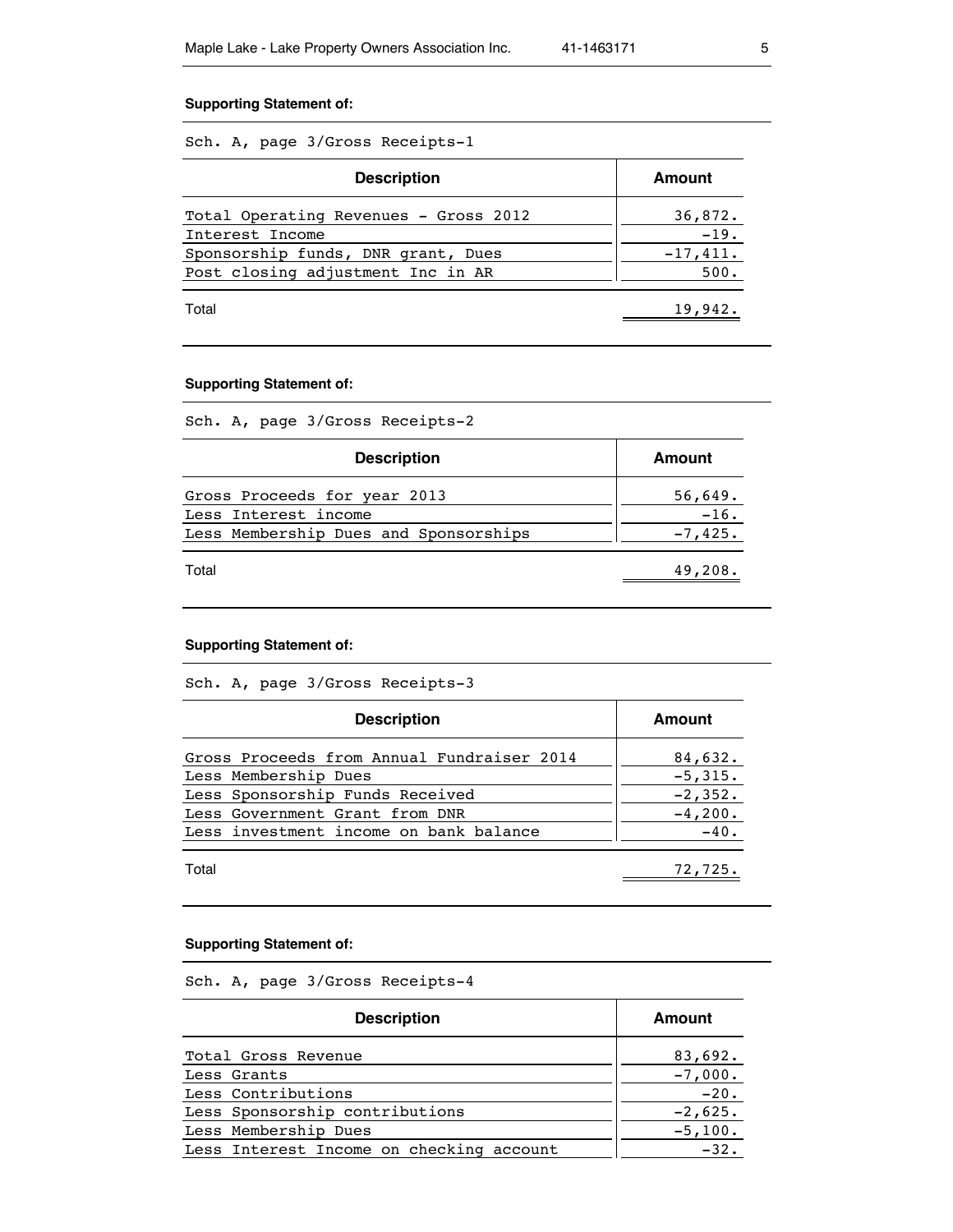Continued

## **Supporting Statement of:**

Sch. A, page 3/Gross Receipts-4

| <b>Description</b> | <b>Amount</b> |  |
|--------------------|---------------|--|
| Total              | 68,915.       |  |

## **Supporting Statement of:**

Sch. A, page 3/Gross Receipts-5

| <b>Description</b>          | Amount     |
|-----------------------------|------------|
| Total Gross Revenue         | 34,662.    |
| Investment Income           | $-25.$     |
| Grants Dues and Sponsorship | $-20,892.$ |
| Total                       | 13,745.    |

## **Supporting Statement of:**

Sch. A, page 3/Line 10a-3

| <b>Description</b>                       | Amount |
|------------------------------------------|--------|
| Interest Earned on Checking Acct Balance | 40.    |
| Total                                    | 40     |

## **Supporting Statement of:**

Sch. G, page 2/Event 1 cash prizes

| <b>Description</b>  | <b>Amount</b>    |
|---------------------|------------------|
| Ice House<br>Prizes | 4,900.<br>4,491. |
| Total               | 9,391.           |

#### **Supporting Statement of:**

Sch. G, page 2/Event 1 Other Direct Exp.

| <b>Description</b> | Amount |
|--------------------|--------|
| Event Rentals      | 1,167. |